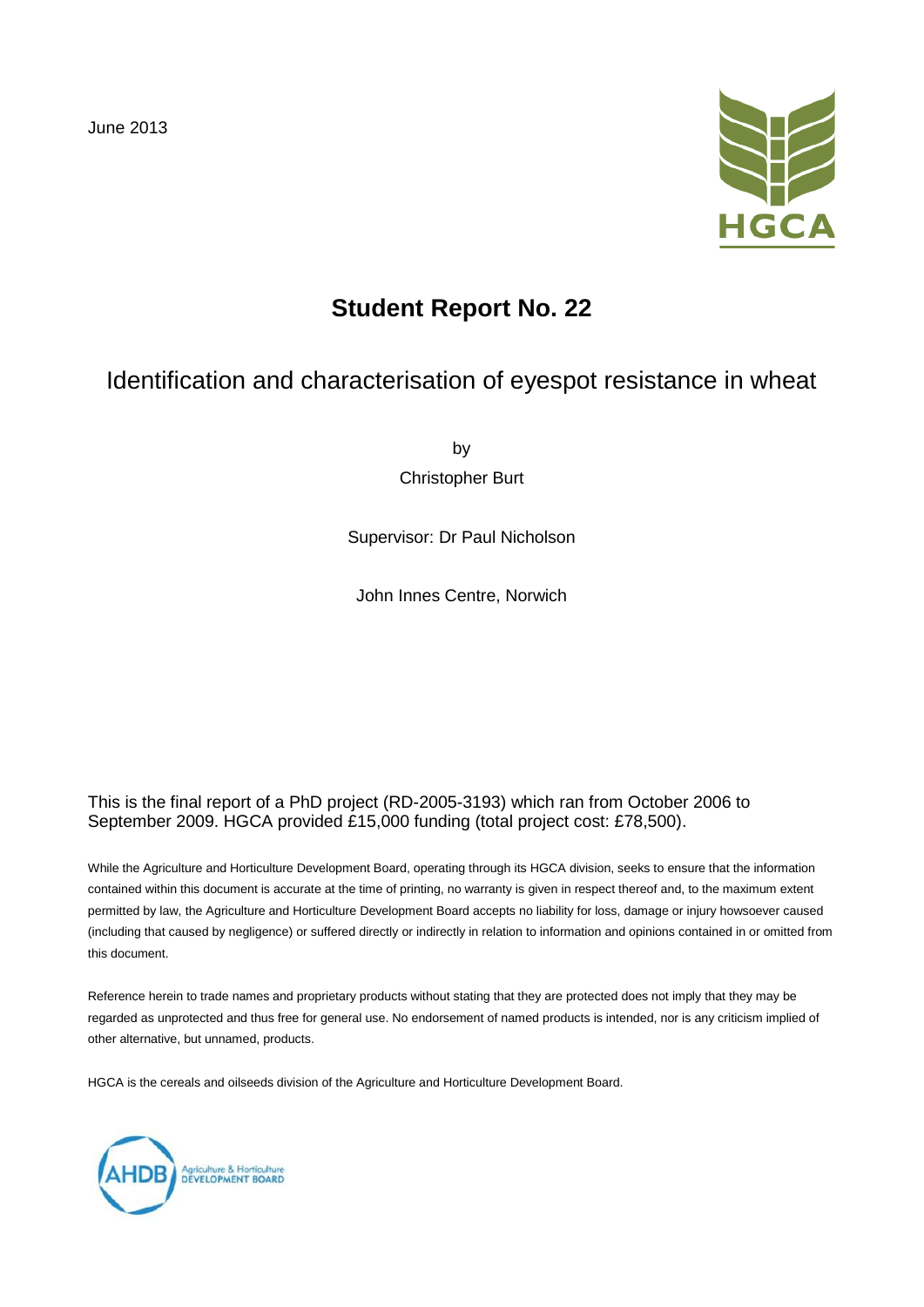# **CONTENTS**

| 1. |        |                                                                           |
|----|--------|---------------------------------------------------------------------------|
| 2. |        |                                                                           |
|    | 2.1.   |                                                                           |
|    | 2.2.   |                                                                           |
|    | 2.3.   |                                                                           |
|    | 2.4.   |                                                                           |
|    | 2.4.1. |                                                                           |
|    | 2.4.2. |                                                                           |
|    | 2.5.   |                                                                           |
|    | 2.5.1. |                                                                           |
|    | 2.5.2. |                                                                           |
|    | 2.6.   |                                                                           |
| 3. |        | DEVELOPMENT OF PCR-BASED MARKERS ASSOCIATED WITH PCH2 EYESPOT             |
|    |        |                                                                           |
|    | 3.1.   |                                                                           |
|    | 3.2.   |                                                                           |
|    | 3.3.   | Locating and characterising Pch2 resistance using QTL analysis 12         |
|    | 3.4.   |                                                                           |
| 4. |        | DIFFERENTIAL SEEDLING RESISTANCE TO THE EYESPOT PATHOGENS                 |
|    |        |                                                                           |
|    | 4.1.   | Controlled environment seedling bioassays of wheat varieties  13          |
|    | 4.2.   | Controlled environment and glasshouse seedling bioassays of wheat         |
|    |        |                                                                           |
|    | 4.3.   | QTL analysis of CSxCS/CD7A resistance to O. yallundae and O. acuformis 15 |
| 5. |        | 'ALL-ROUND' EYESPOT RESISTANCE ON CHROMOSOME 5A OF CAPPELLE               |
|    |        |                                                                           |
|    | 5.1.   | Inter-varietal single chromosome substitution line experiments 16         |
|    | 5.2.   |                                                                           |
|    | 5.3.   |                                                                           |
|    | 5.4.   |                                                                           |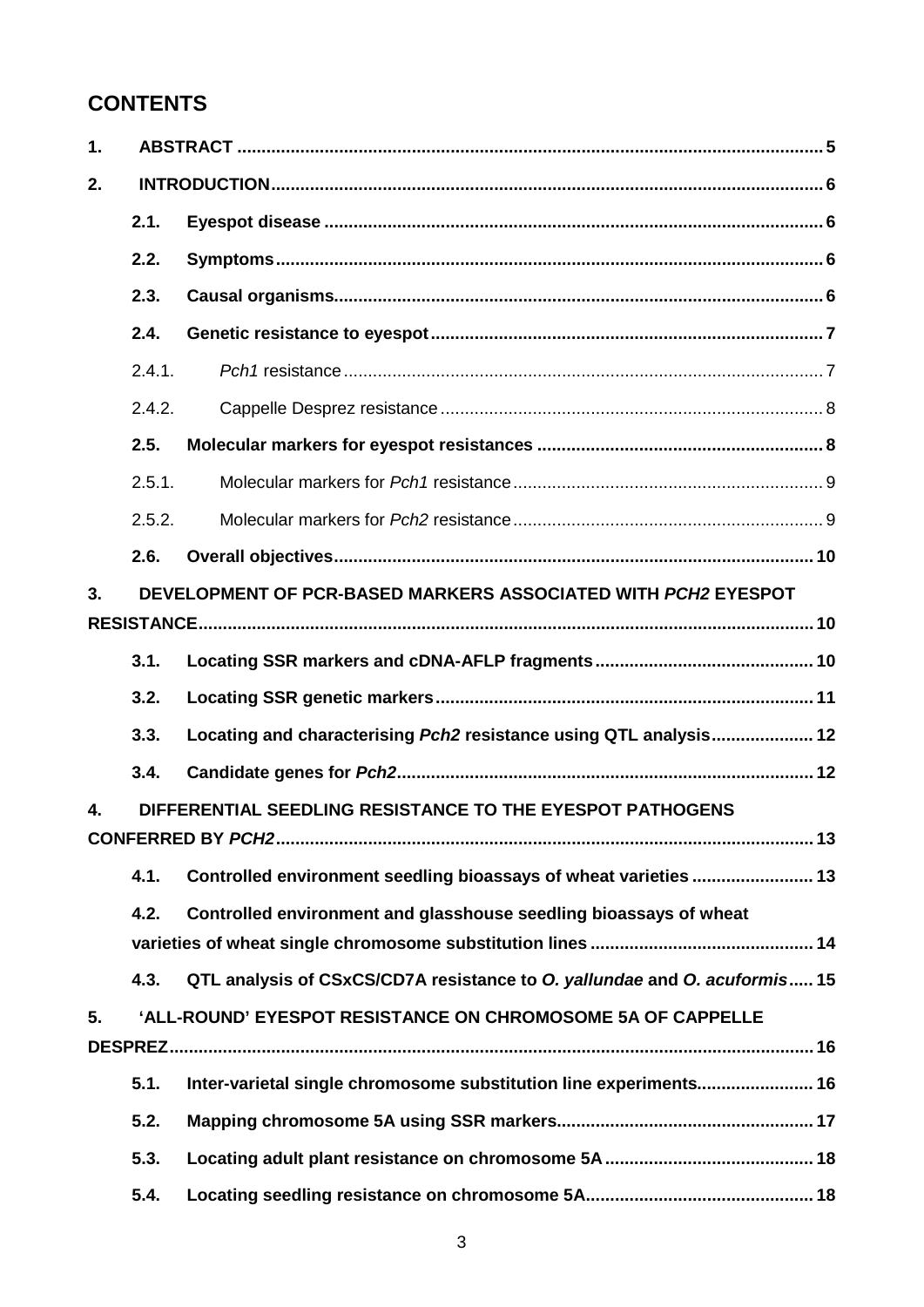| 6. |      |                                                                              |    |
|----|------|------------------------------------------------------------------------------|----|
|    | 6.1. |                                                                              |    |
|    | 6.2. | Screening wheat cultivars to determine Ae. ventricosa introgression sizes 21 |    |
|    | 6.3. |                                                                              |    |
|    | 6.4. | Co-linearity between wheat chromosome 7D, Brachypodium chromosome 1          |    |
|    | 6.5. |                                                                              |    |
| 7. |      |                                                                              |    |
| 8. |      |                                                                              | 25 |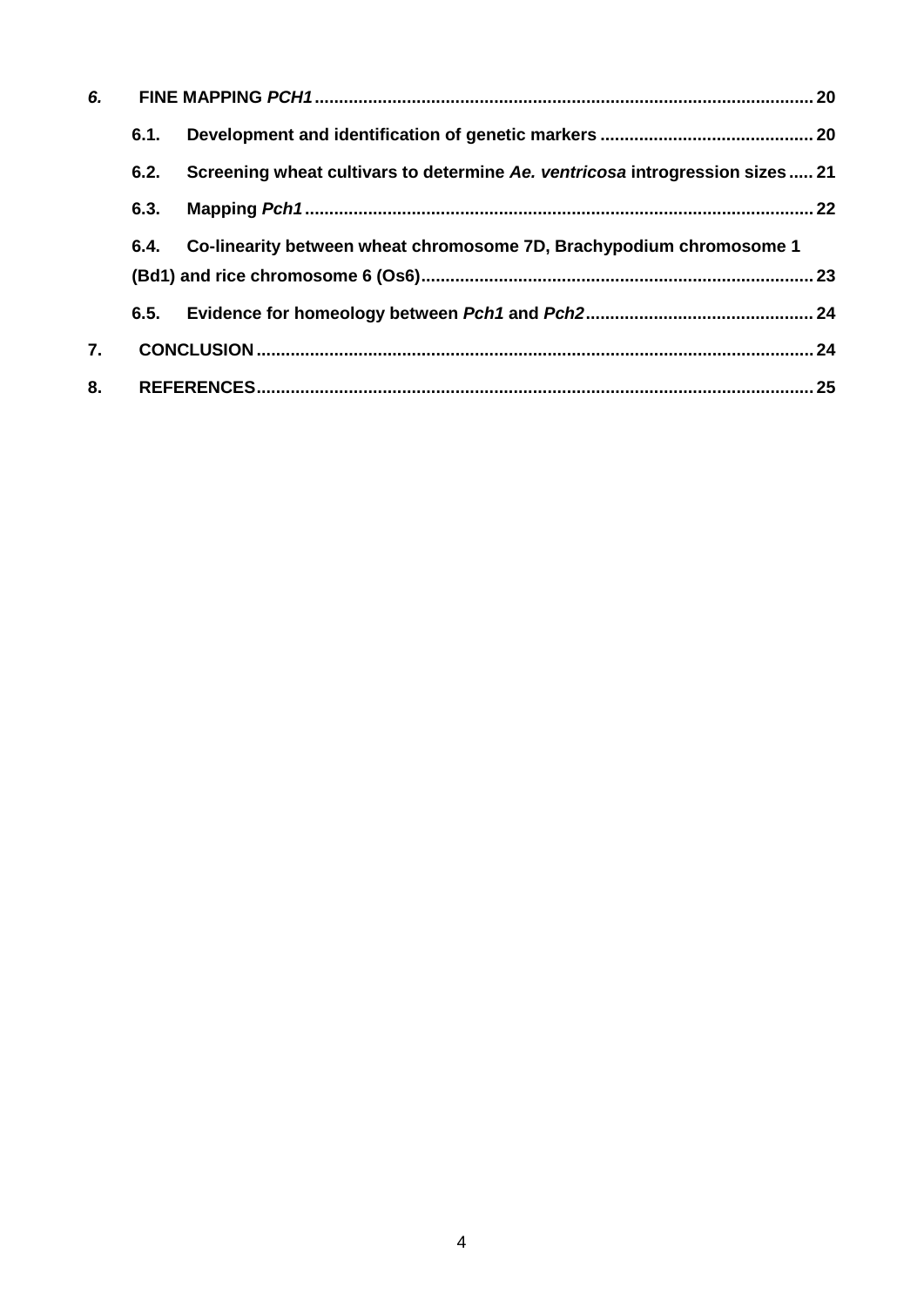# **1. ABSTRACT**

Eyespot is an economically important disease of the stem base of wheat caused by two species of fungi, *Oculimacula yallundae* and *Oculimacula acuformis*. The aim of this work was to develop genetic tools for plant breeders so that resistances against these pathogen species can be introduced into wheat varieties to provide reliable control of the disease.

This study provided further understanding of the genetic location, function and efficacy of resistances in the variety Cappelle Desprez. The genetic location of *Pch2* resistance from this variety was confirmed on the distal portion of chromosome 7AL and, using information from a previous gene expression study, two candidate genes for involvement in the *Pch2* resistance response were identified. However, this study also revealed that *Pch2* confers a significantly lower resistance against penetration by *O. yallundae* than against *O. acuformis*. As both pathogen species are present in the UK, this suggests that *Pch2* should not be used as a 'stand-alone' resistance in wheat varieties.

In addition, an adult plant resistance on chromosome 5A of Cappelle Desprez was shown to also be effective in seedlings and was shown to provide protection against both *O. yallundae* and *O. acuformis*, suggesting that it could provide reliable protection against the disease in the field. This resistance was mapped on chromosome 5AL in both field trials and seedling bioassays, and the molecular marker *Xgwm639* was identified to be closely associated with the resistance to aid selection by plant breeders.

Finally, this study fine-mapped the potent resistance gene *Pch1,* previously introduced into wheat from the relative *Aegilops ventricosa*. Conserved Orthologous Sequence (COS) markers were targeted to the Pch1 region of chromosome 7D<sup>V</sup>. These were used to identify recombinants in the *Ae. ventricosa* segment and to fine map *Pch1* using Brachypodium and rice as reference sequences. Molecular markers were identified for the efficient selection of the resistance and, furthermore, candidate gene regions in Brachypodium and rice were identified to enable mapbased cloning of the resistance gene.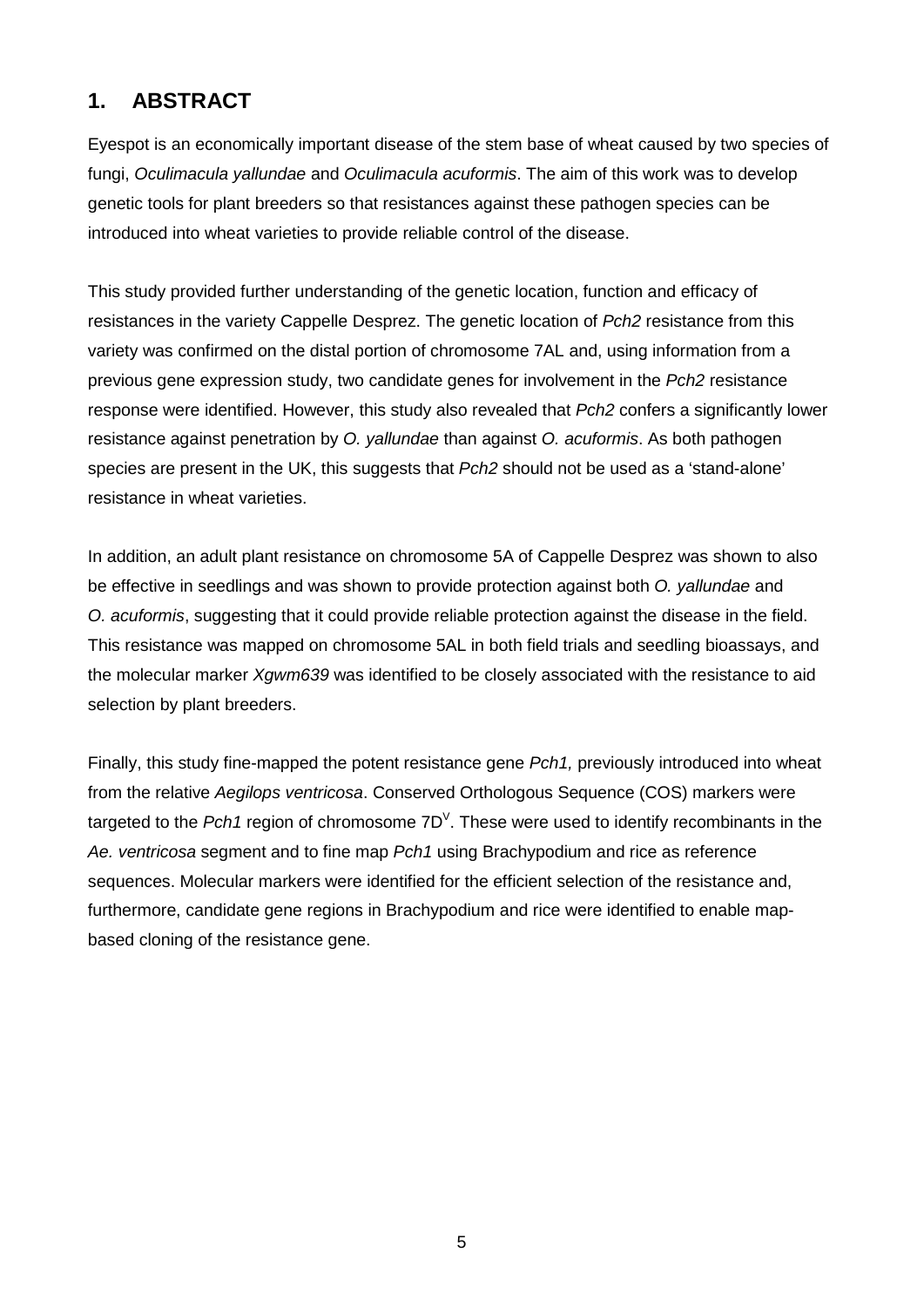### **2. INTRODUCTION**

#### **2.1. Eyespot disease**

Eyespot is an important fungal stem-base disease of winter wheat, barley and rye in temperate regions including north-west Europe, Russia, north-west America, South Africa, southern Australia and New Zealand (Fitt 1992). Eyespot is the most prevalent stem base disease of winter wheat in England and Wales and surveys suggest that its prevalence has increased (Hardwick *et al.* 2001). Chemical control of the disease can be problematic because it requires precise application timings (Burnett and Hughes 2004) and it is not always cost effective (Nicholson and Turner 2000). In addition, resistance has arisen to many of the widely-used chemicals (Parnell *et al.* 2008).

UK national crop surveys [\(http://www.cropmonitor.co.uk\)](http://www.cropmonitor.co.uk/) in the period from 1999–2009 recorded an average of 10.5% of stems with moderate or severe lesions. Although eyespot can often be found on winter cereals in these areas, it is usually only deleterious to yield when severe epidemics occur (Clarkson 1981). It is estimated that this amount of infection would result in an average yield loss in the UK of 130,000 tonnes per annum.

#### **2.2. Symptoms**

Eyespot causes characteristic oval brown-bordered lesions at the base of cereal stems. Severe eyespot lesions can weaken stem bases and cause them to bend or break. If severe eyespot lesions are widespread in a crop, lodging is likely to occur, resulting in yield losses of up to 50%. Less severe lesions may affect water and nutrient uptake resulting in shrivelled ears, or 'whiteheads,' again resulting in yield loss (Scott and Hollins 1974).

### **2.3. Causal organisms**

The two species of fungus that cause eyespot disease in cereals are *Oculimacula yallundae* and *Oculimacula acuformis.* These were previously classified as one species, *Pseudocercosporella herpotrichoides* (Deighton 1973). However, the fungus was discovered to have two pathotypes, Wtype and R-type, on the basis of differential pathogenicity to wheat and rye (Lange-de la Camp 1966). Subsequently, the W-type and R-type forms were found to form two separate breeding groups, leading to their re-classification as two distinct species, *Tapesia yallundae* and *Tapesia acuformis*. More recently the species were further re-classified as *O. yallundae* (Figure 1a) and *O. acuformis* (Figure 1b), by Crous *et al.* (2003).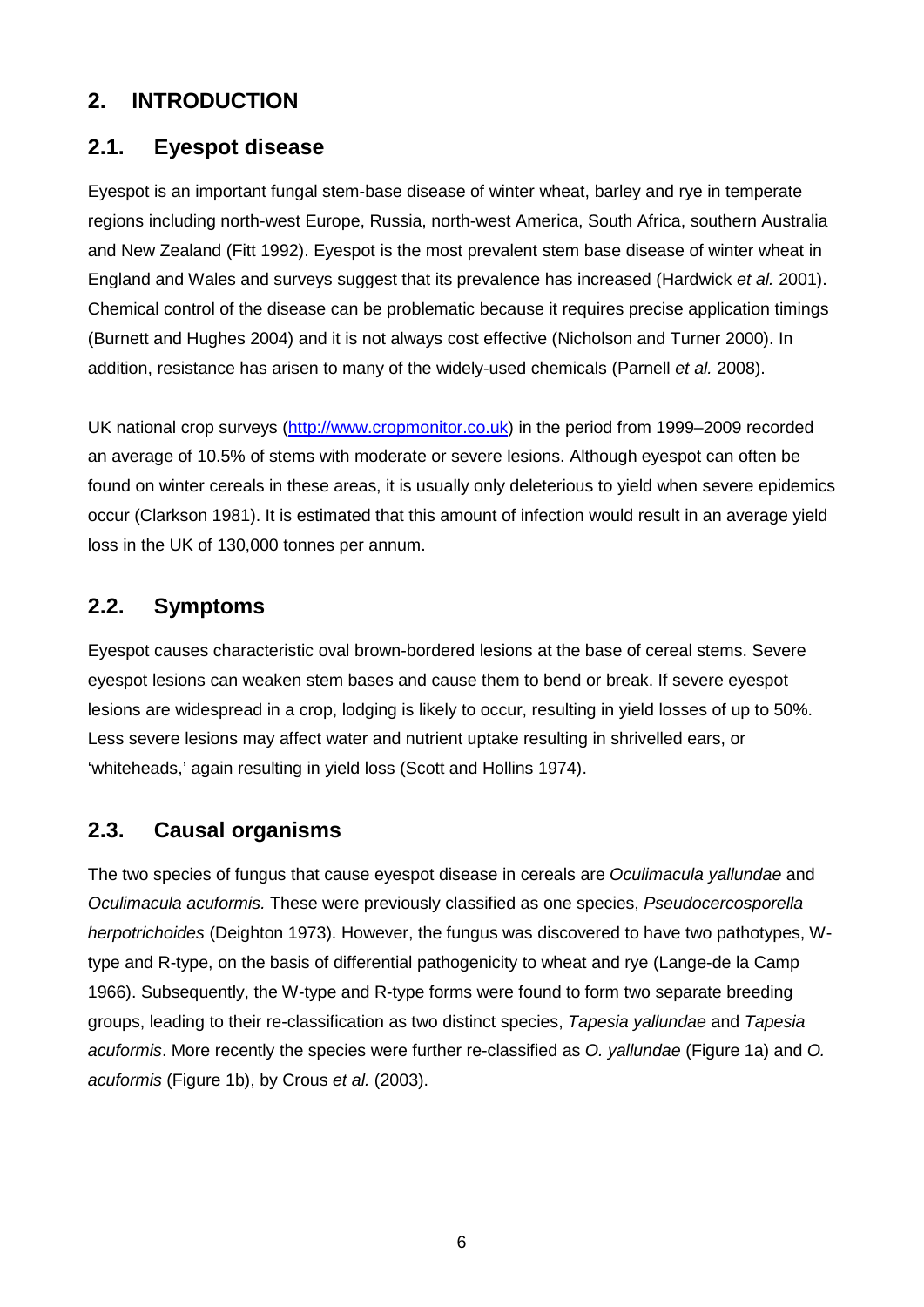

**Figure 1.** Isolates of (a) *Oculimacula yallundae* and (b) *Oculimacula acuformis* growing on potato dextrose agar.

### **2.4. Genetic resistance to eyespot**

The use of genetic resistance in crops provides a method of disease control that is agriculturally, economically and environmentally desirable. Using resistant cultivars enables the grower to pay a fixed cost for disease control, imposes no great constraints on methods for growing the crop and decreases the need for chemical applications that may affect non-target organisms.

#### **2.4.1.** *Pch1* **resistance**

A potent seedling resistance was found in the wild goat grass, *Aegilops ventricosa* (Sprague 1936), and subsequently transferred to a hexaploid wheat line (Maia 1967) as part of a chromosome segment on chromosome 7D. The resistance gene *Pch1* was identified as a major dominant gene on this segment on the long arm of chromosome 7D (Worland *et al.* 1988) and has been widely used as a source of resistance in attempts to produce eyespot resistant cultivars. Although *Pch1* is highly effective against both eyespot species, loss in grain yield can still occur when eyespot disease pressure is severe (Hollins *et al.* 1988).

The use of *Pch1* in commercial cultivars in the UK has been limited as the resistance gene was transferred to wheat from *Ae. ventricosa* as part of a segment of chromosome along with agronomically undesirable genes from the wild grass. Hence a significant yield deficit may sometimes be observed in the absence of the disease (Koen *et al.* 2002). This association has proven difficult to break because of limited recombination of the translocated *Ae. ventricosa*  segment (Johnson 1992). Early *Pch1* varieties, such as Rendezvous, were not widely used in the UK as a result of their relatively low yield in the absence of the disease. However, a number of *Pch1* carrying varieties have been released more recently, such as Battalion, that do not appear to suffer from this reduced yield potential (HGCA 2010). It is not clear if this is due to a reduced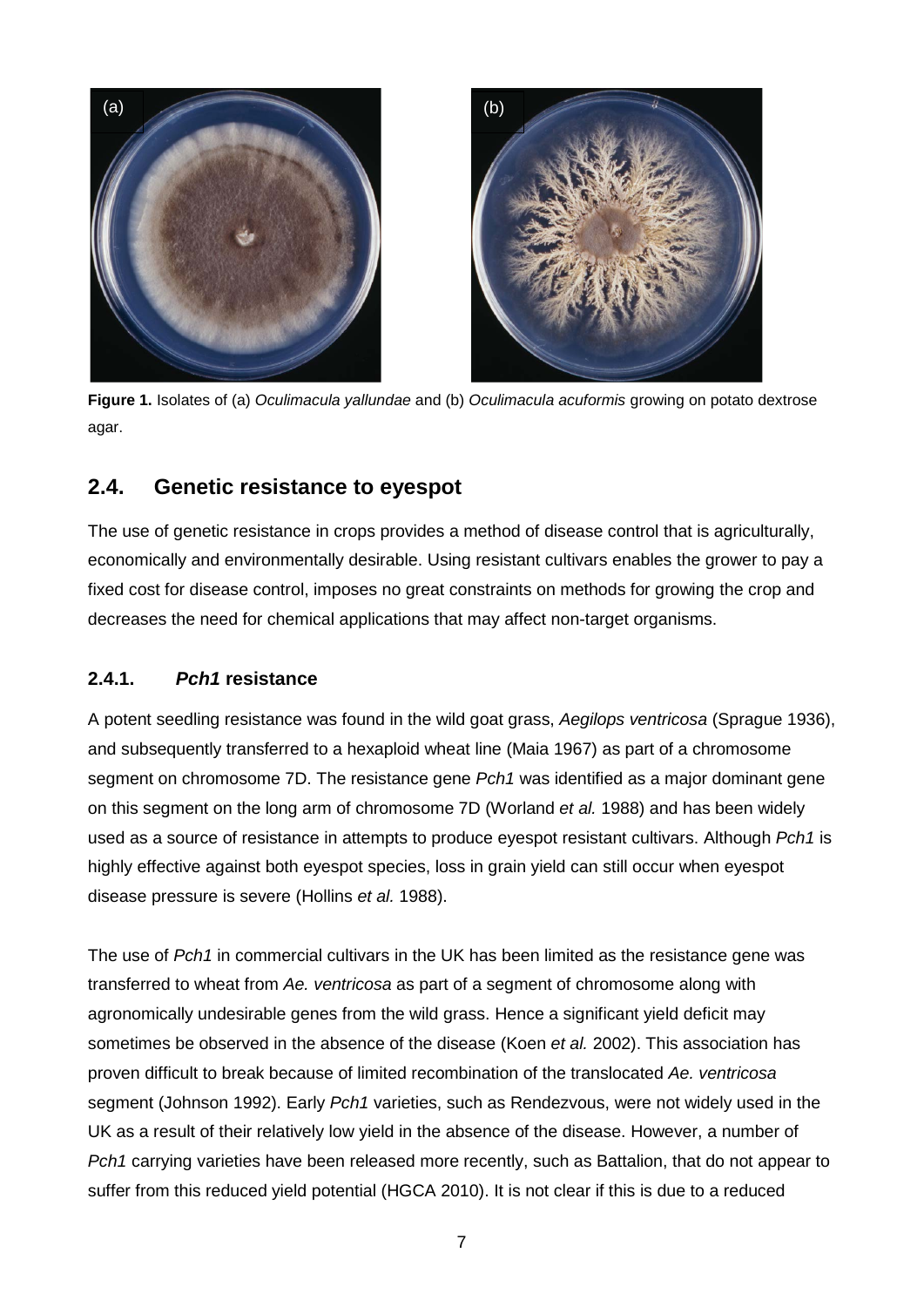*Ae. ventricosa* segment in which the linkage has been broken, or to background yield promoting effects from elsewhere in the genome. In contrast to the situation in the UK, *Pch1* has been widely used in cultivars in the US Pacific northwest where there is a high disease pressure (Leonard *et al.* 2008). Furthermore, there is evidence that the *Ae. ventricosa* introgression may also confer a higher grain protein content resulting in enhanced bread making ability (Groos *et al.* 2004).

#### **2.4.2. Cappelle Desprez resistance**

The first source of genetic resistance to be widely used against eyespot was from the French variety Cappelle Desprez (Vincent *et al.* 1952). Cappelle Desprez was widely grown in the UK between 1953 and 1976 partly due to its durable resistance. This resistance was attributed mainly to a gene located on chromosome 7A (Law *et al.* 1976) and termed *Pch2* (de la Peña *et al.* 1996). *Pch2* confers a moderate durable resistance and is adequate where disease pressures are not too high (Scott *et al.* 1989). However, the use of *Pch2* in current commercial cultivars is limited as the level of resistance conferred is not sufficient to protect the crop under high disease pressure and to obviate the need for fungicidal control (Johnson 1992).

The resistance observed in Cappelle Desprez appears to be quite complex and may involve additional genes on chromosomes other than 7A. In particular, a major gene for eyespot resistance, expressed in adult plants, has been identified on chromosome of 5A of Cappelle Desprez (Muranty *et al.* 2002)*.* A more precise understanding of the resistance factor(s) on 5A including its chromosomal location, mode of action, time of effectiveness and comparative efficacy against *O. yallundae* and *O. acuformis* is required. The development of tightly linked PCR-based markers would enable its use in breeding programmes to provide adult-plant stage resistance to eyespot.

### **2.5. Molecular markers for eyespot resistances**

Phenotyping breeding lines for eyespot resistance in cultivar development programmes involves replicated seedling bioassays and field trials. This involves significant costs in terms of controlled environment room, glasshouse and field trial facilities. Conducting large-scale eyespot phenotyping trials is also highly labour intensive. Furthermore, there is a high level environmental variance often associated with seedling bioassays and field trials of eyespot (de la Peña *et al.* 1996; Lucas *et al.* 2000) and this can lead to inaccuracies when determing the level of eyespot resistance within wheat breeding lines or varieties. Therefore, the development of molecular markers for eyespot resistance genes should provide greater efficiency and accuracy when selecting for eyespot resistance within plant breeding programmes and result in higher levels of resistance within wheat varieties in the UK.

8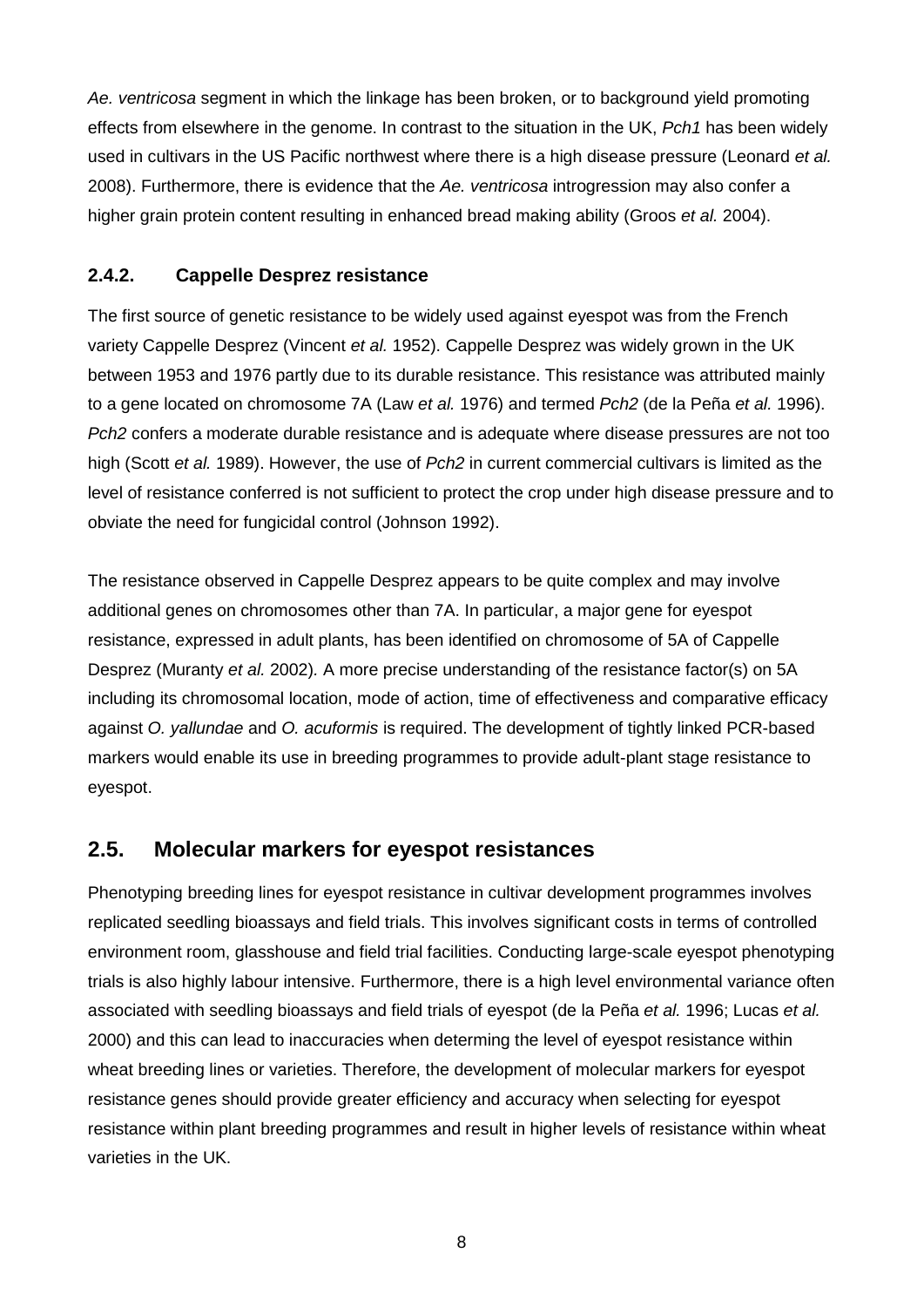#### **2.5.1. Molecular markers for** *Pch1* **resistance**

Developing recombinants and markers to determine the genetic locations of factors influencing yield and protein content relative to *Pch1* would be beneficial in the development of high yielding, high quality and eyespot resistant wheat varieties. Molecular markers have been developed for the mapping and marker assisted selection of *Pch1.* A tight linkage has been detected between an endopeptidase isozyme marker *Ep-D1b* and the *Pch1* gene, positioning the gene at the distal end of the long arm of chromosome 7D (McMillin *et al.* 1986; Worland *et al.* 1988). Isozyme methods can be technically challenging and time-consuming, whilst in comparison PCR markers are technically straightforward and provide rapid results. Consequently there have been attempts to develop PCR markers that are closely linked to *Pch1*. For example, the tight linkage observed between *Ep-D1b* led to its conversion to a PCR-based marker *Orw1* (Leonard *et al.* 2008). However, it has proven difficult to identify co-dominant markers that function in both wheat and *Ae. ventricosa* due to differences in their non-genic regions (Chapman 2005).

Further markers to the distal end of long arm of chromosome 7D are required for the fine mapping of *Pch1.* Markers for alien introgressions in wheat and other cereals could be generated through the generation of cross-species transferable Conserved Orthologous Sequence (COS) markers. This involves designing primers to genes that are highly conserved between the fully sequenced reference genomes of rice, *Brachypodium* and available sequence from wheat or other cereals (Bertin *et al.* 2005).

#### **2.5.2. Molecular markers for** *Pch2* **resistance**

There have also been attempts to find suitable molecular markers for *Pch2* to facilitate markerassisted selection. Recently, *Pch*2 resistance to *O. acuformis* has been mapped as a QTL in a 7.5 cM region in between SSR markers *Xwmc346* and *Xcfa2040* at the distal end of the long arm of chromosome 7A (Chapman 2005). There is a requirement for further mapping studies in order to refine the position of *Pch2* and to determine whether there are any differences in the genetics of resistance to *O. yallundae* and *O. acuformis* on chromosome 7A. This would enable the development of closely linked PCR markers suitable for marker-assisted selection of eyespot resistance in breeding programmes.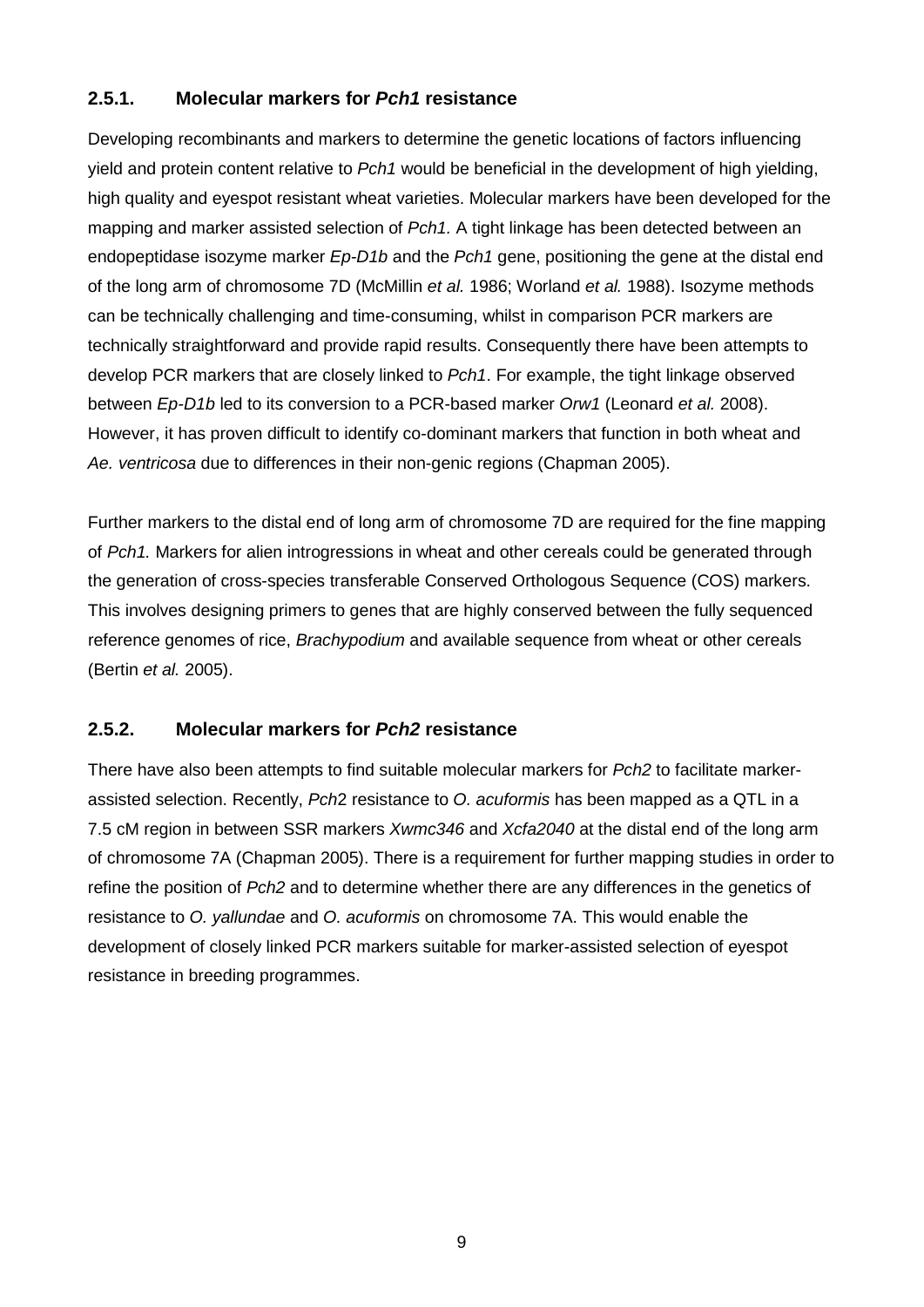### **2.6. Overall objectives**

The ability to combine multiple eyespot resistance genes through marker assisted selection could enable the production of cultivars with durable resistance to both species of eyespot at all stages of plant growth and hence reduce the requirement for fungicide inputs.

The objectives of this study are:

- i) To confirm the genetic location of *Pch2* and to develop gene-based markers for its selection.
- ii) To further characterise the resistance conferred by *Pch2* and to determine its level of efficacy against *O. yallundae* and *O. acuformis* separately.
- iii) To determine the efficacy and genetic location of the Cappelle Desprez chromosome 5A resistance.
- iv) To identify recombinants in the *Ae. ventricosa* segment containing *Pch1* and to fine map the resistance by exploiting synteny between wheat and Brachypodium.

# **3. DEVELOPMENT OF PCR-BASED MARKERS ASSOCIATED WITH**  *PCH2* **EYESPOT RESISTANCE**

To identify further markers on chromosome 7A and to identify candidate genes for involvement in the *Pch2* resistance, a previous study used a cDNA-AFLP gene analysis to identify differences in gene expression between the eyespot susceptible wheat cultivar Chinese Spring (CS) and the resistant chromosome substitution line Chinese Spring / Cappelle Desprez 7A (CS/CD7A) containing *Pch2*. 29 differentially expressed fragments were cloned and sequenced. The function of these sequences was then determined by comparison to databases of plant genes (Chapman 2005). This study aimed to develop genetic markers on chromosome 7A using these sequences to provide additional markers for the mapping of *Pch2* to confirm its location on chromosome 7A and to identify if any of the cDNA-AFLP sequences map to the *Pch2* region and can be considered candidate genes for the resistance.

## **3.1. Locating SSR markers and cDNA-AFLP fragments**

Previously the CS x CS/CD7A  $F_2$  population has been used to generate an SSR map of chromosome 7A and to locate *Pch2* resistance to the distal end of the long arm of the chromosome (Chapman 2005). In this study fourteen of the cDNA-AFLP fragments were found to originate from chromosome 7A. The genetic location of these fourteen 7A fragments was more precisely determined using CS deletion bin lines that are missing sections of chromosome 7A, or where polymorphisms existed by genetic mapping using the CS x CS/CD7A  $F<sub>2</sub>$  population alongside the existing SSR map of chromosome 7A.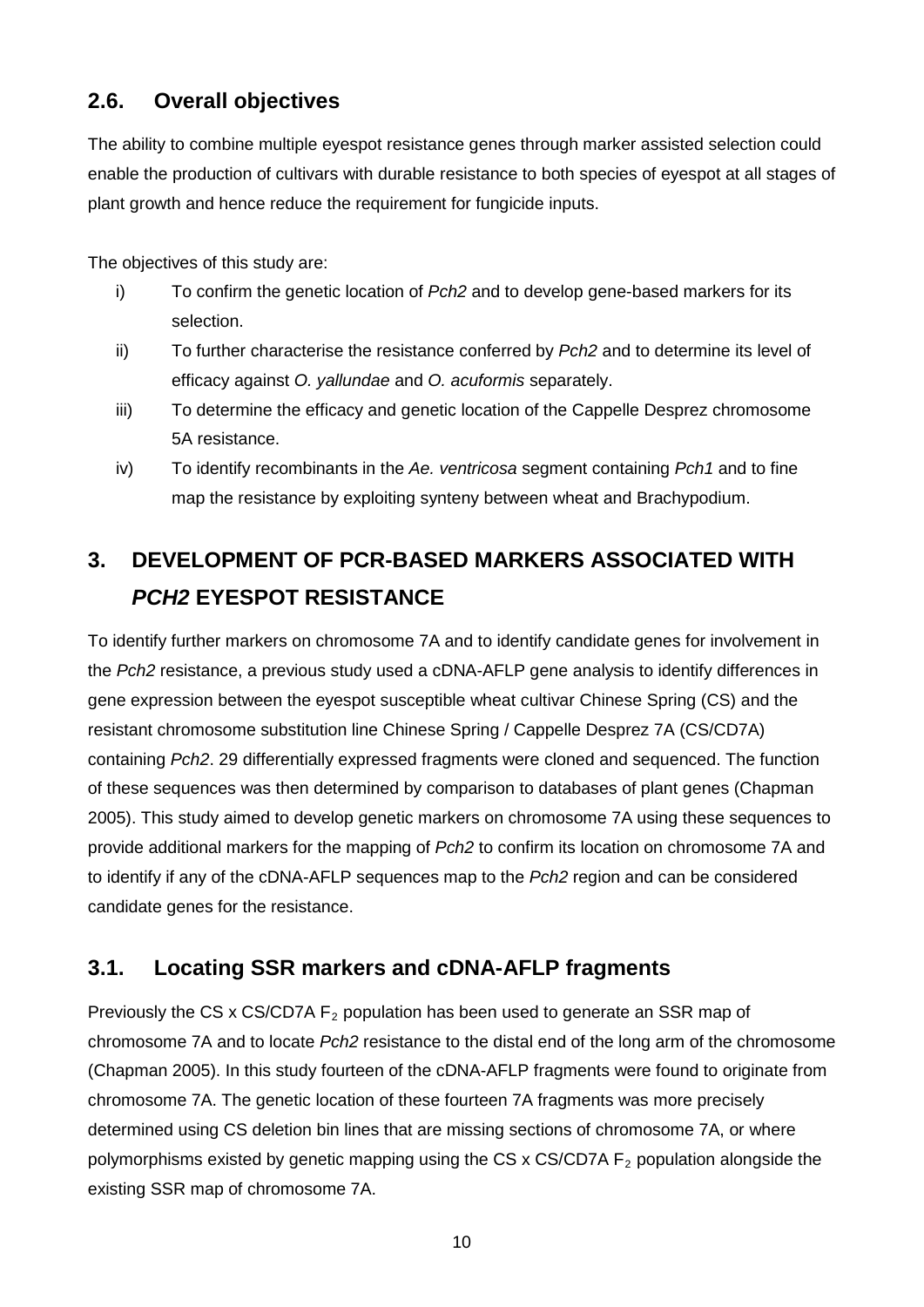One sequence (*X19CD7A4*) was located at the distal end of chromosome 7A in the region of *Pch2* by genetic mapping using the population and two sequences (*X4CD7A8* and *X33CD7A8*) were located in the distal deletion bin of chromosome 7AL, in approximately the same region as *Pch2* (Figure 2). Therefore, the genes relating to these sequences can be considered as candidates for *Pch2*.

### **3.2. Locating SSR genetic markers**

Existing SSR genetic markers that have previously been associated with *Pch2* were physically mapped to integrate the physical map developed using deletion bins and the genetic map developed using the population. *Xwmc525* was found to be located in the 7AL deletion bin (0.897AL20-0.997AL15), whilst *Xcfa2040* was located in the immediately distal, and terminal, deletion bin (0.99 7AL15) (Figure 2). Therefore it appears likely that *Pch2* is positioned around the 0.99 bin breakpoint, possibly in the region within the terminal bin.



**Figure 2.** A comparison of integrated SSR and cDNA-AFLP physical and genetic maps of chromosome 7A. A LOD profile from the QTL analysis of *Pch2* on chromosome 7A is also shown aligned to the genetic map to demonstrate to position of *Pch2.*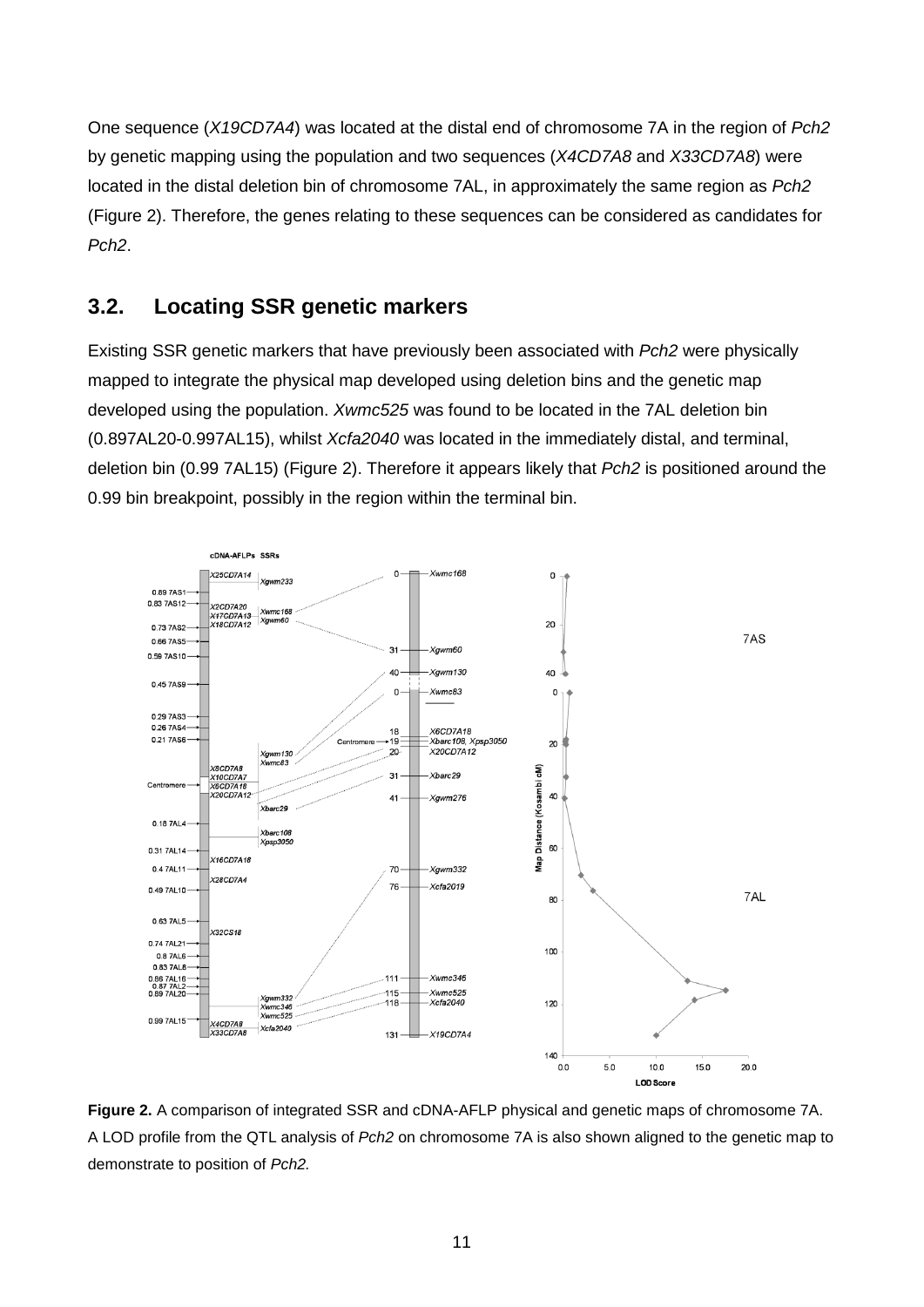### **3.3. Locating and characterising** *Pch2* **resistance using QTL analysis**

186  $F_3$  families developed from the CS x CS/CD7A population were phenotyped for resistance to *O. acuformis* in a controlled environment room (CER) bioassay by Chapman (2005); and in a glasshouse seedling bioassay in the present study. The results of both experiments were in agreement (individual experiment data not shown) and were combined for a quantitative trait loci (QTL) analysis in which phenotypic data was compared to the genetic mapping data to determine the likelihood that each marker is associated with the *Pch2* resistance. This experiment positioned *Pch2* to a 7 cM region between the SSR markers *Xgwm346* and *Xcfa2040* and has identified the SSR marker *Xwmc525* to be tightly linked to the resistance (Figure 2).

### **3.4. Candidate genes for** *Pch2*

Sequence 4CD7A8 is particularly interesting as a candidate for *Pch2* as in addition to its chromosomal location, it showed homology to an *Oryza sativa* putative callose synthase protein. Callose synthase is produced in response to wounding and as a defence response to pathogen attack (Østergaard *et al.* 2002). The second marker that physically mapped into the terminal deletion bin in the region of *Pch2* (*X33CD7A8*) showed homology with a gene encoding a protein involved in photosynthesis, suggesting it is unlikely to be involved directly with resistance.

Genetic mapping revealed that *X19CD7A4* is located 16cM distal of the SSR marker *Xwmc525*  and is therefore relatively close to the proposed location of *Pch2*. The sequence for 19CD7A4 has been shown to be similar to a gene encoding a plant disease resistance protein. Therefore, this gene may contribute towards *Pch2* resistance, potentially by pathogen recognition. This could be investigated in future studies by identifying additional markers to enhance the genetic map along with the development, identification and disease testing of more recombinant lines.

To summarise, this study has confirmed the location of *Pch2* and confirmed the SSR marker *Xwmc525* to be tightly linked to the resistance. It is anticipated that this marker will facilitate marker assisted selection of *Pch2* in plant breeding programmes. Further insight into the *Pch2* resistance response has been obtained by determining the genetic location of cDNA-AFLP fragments. Further study of these will aid future attempts to fine-map the *Pch2* resistance so that it can be used effectively by plant breeders.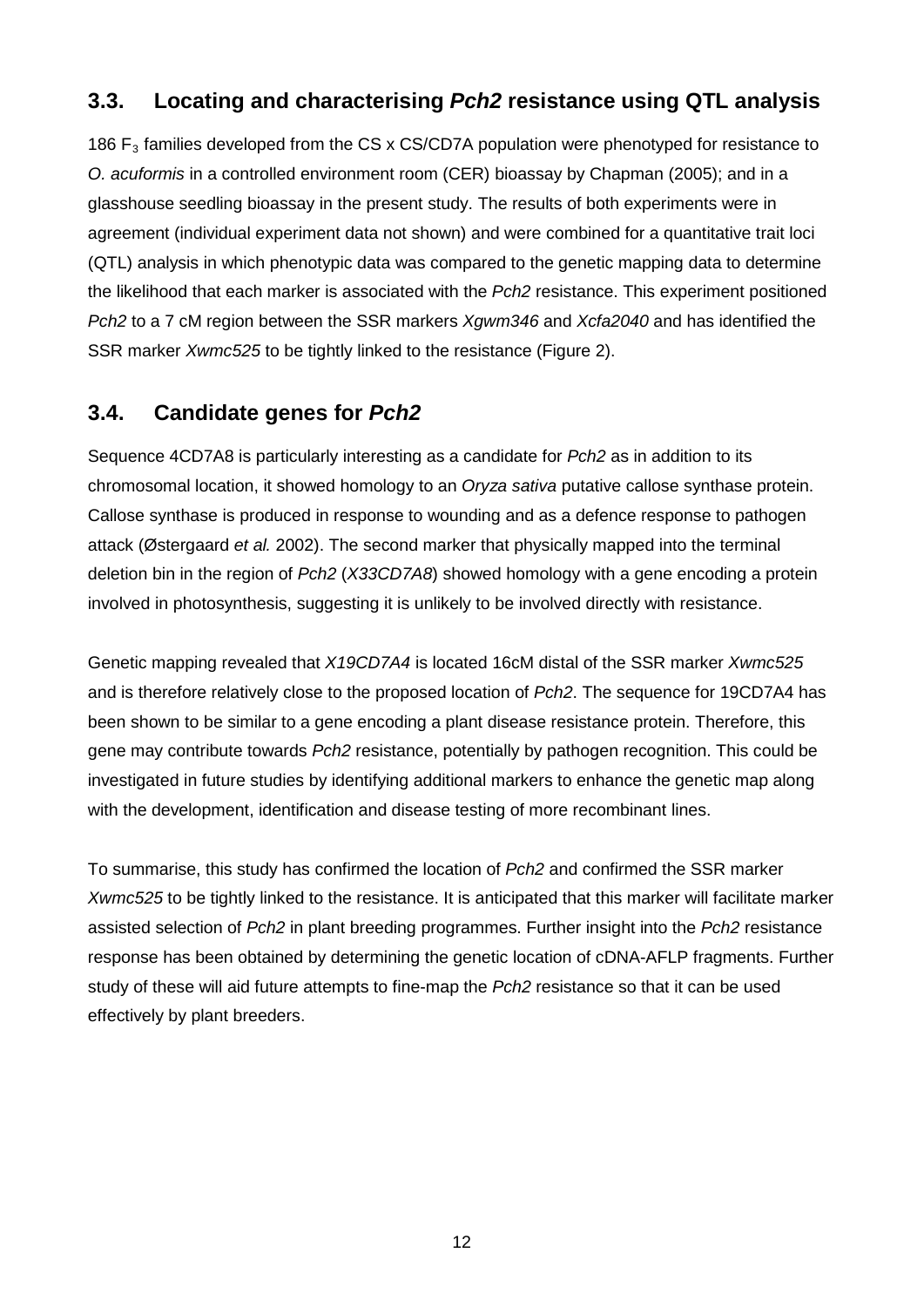# **4. DIFFERENTIAL SEEDLING RESISTANCE TO THE EYESPOT PATHOGENS CONFERRED BY** *PCH2*

In order to provide effective eyespot control it is important that any genetic sources of resistance are effective against both forms of the pathogen, *Oculimacula yallundae* and *Oculimacula acuformis*. Therefore, this study aimed to determine the level of efficacy of *Pch1* and *Pch2* to *O. yallundae* and *O. acuformis* separately.

#### **4.1. Controlled environment seedling bioassays of wheat varieties**

Wheat varieties known to have different susceptibilities to eyespot were tested for resistance to *O. yallundae* and *O. acuformis* independently using seedling bioassays in controlled environment rooms. Andante, Lynx and Rendezvous are highly resistant and were found to be likely to contain the resistance gene *Pch1* after testing with linked SSR markers. Cappelle Desprez, Riband and Hobbit 'sib' are moderately resistant and were found to contain the *Pch2* resistance. Holdfast, Talon and Chinese Spring are susceptible and were found to have either *Pch1* or *Pch2* after marker testing (Table 1).

| <b>Wheat Variety</b>  | <b>Resistance Genes</b>               | OA  | OY            | t-prob  |
|-----------------------|---------------------------------------|-----|---------------|---------|
| Andante               | Pch <sub>1</sub>                      | 3.0 | 2.9           | 0.473   |
| HS/VPM7D              | Pch <sub>1</sub> and Pch <sub>2</sub> | 3.1 | 3.2           | 0.246   |
| Lynx                  | Pch <sub>1</sub> and Pch <sub>2</sub> | 3.4 | 3.2           | 0.185   |
| Rendezvous            | Pch <sub>1</sub> and Pch <sub>2</sub> | 3.2 | 3.1           | 0.568   |
| Cappelle Desprez      | Pch <sub>2</sub>                      | 3.9 | 4.6           | < 0.001 |
| Riband                | Pch <sub>2</sub>                      | 4.0 | 4.9           | < 0.001 |
| Holdfast              | None                                  | 5.3 | 6.0           | < 0.001 |
| Talon                 | None                                  | 5.1 | 4.7           | 0.002   |
| <b>Chinese Spring</b> | None                                  | 5.8 | $5.5^{\circ}$ | 0.104   |

**Table 1.** Mean disease scores for wheat lines when inoculated with *Oculimacula acuformis* (OA) and with *Oculimacula yallundae* (OY).

The statistical significance of the difference between OA and OY disease scores for each line are shown by t-probabilities.

These results demonstrate that those wheat lines containing *Pch2* had significantly higher levels of disease when inoculated with *O. yallundae* than with *O. acuformis*. This suggests that *Pch2*  confers a lower level of resistance to *O. yallundae* than to *O. acuformis.* However, it is also possible that other as yet uncharacterised genes may be influencing resistance. An additional resistance to eyespot has previously been identified on chromosome 5A of Cappelle Desprez (Muranty *et al.* 2002) and it is possible that this may account for a higher level of resistance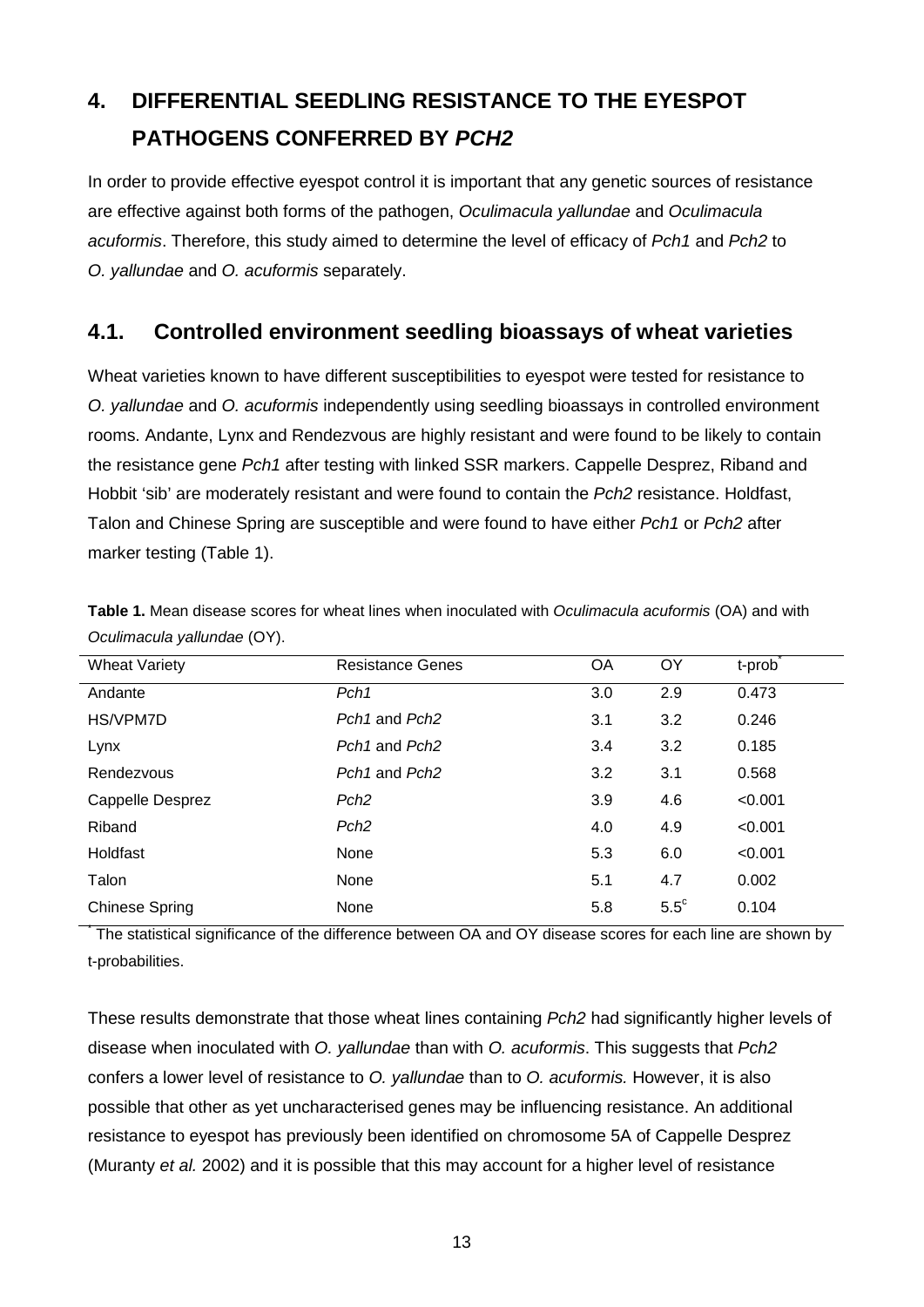towards *O. yallundae* in this variety than in Riband. In contrast, lines containing *Pch1*, or *Pch1* in combination with *Pch2*, demonstrate similarly high levels of resistance to both pathogen species.

# **4.2. Controlled environment and glasshouse seedling bioassays of wheat varieties of wheat single chromosome substitution lines**

The precise wheat single chromosome substitution lines Hobbit 'sib'-VPM7D (HS/VPM7D) containing the resistance genes *Pch1* and *Pch2* (Worland *et al.* 1988) and Chinese Spring-Cappelle Desprez 7A (CS/CD7A) containing *Pch2* (Law *et al.* 1976) were tested for resistance to *O. yallundae* and *O. acuformis* in controlled environments and in glasshouses, alongside their recurrent parents Hobbit 'sib' and Chinese Spring (Table 2). Two CER experiments were conducted at JIC, Norwich and three glasshouse trials; two at the JIC, and one at RAGT Seeds Ltd., Cambridge.

These experiments on precise genetic stocks, rather than cultivars with unknown genetic backgrounds, demonstrated that lines containing *Pch2* as a sole eyespot resistance had significantly lower levels of resistance against *O. yallundae* compared to *O. acuformis*, in agreement with the previous results on wheat varieties. In comparison, no reduction in resistance to *O. yallundae* was observed in HS/VPM7D combining *Pch1* and *Pch2*, suggesting that the potent effect of *Pch1* is sufficient to mask the differential resistance conferred by *Pch2*.

| Line                  | <b>Resistance Genes</b>               | <b>CER</b>    |     |         |           | Glasshouse |         | Overall |       |         |  |
|-----------------------|---------------------------------------|---------------|-----|---------|-----------|------------|---------|---------|-------|---------|--|
|                       |                                       | OA.           | OY. | t-prob  | <b>OA</b> | OY .       | t-prob  | OA      | OY.   | t-prob  |  |
| HS/VPM7D              | Pch <sub>1</sub> and Pch <sub>2</sub> | 2.9           | 2.7 | 0.433   | 4.4       | 5.0        | 0.030   | 3.6     | - 3.9 | 0.117   |  |
| Hobbit-Sib            | Pch <sub>2</sub>                      | 5.3           | 5.8 | < 0.001 | 6.5       | 7.6        | < 0.001 | 5.8     | 6.7   | < 0.001 |  |
| CS/CD7A               | Pch <sub>2</sub>                      | $5.2^{\circ}$ | 6.4 | < 0.001 | 6.4       | 7.6        | < 0.001 | 5.8     | 7.0   | < 0.001 |  |
| <b>Chinese Spring</b> | None                                  | 7.3           | 6.9 | 0.163   | 8.3       | 8.3        | 0.889   | 7.8     | - 7.7 | 0.3     |  |

**Table 2.** Mean disease scores for the inter-varietal substitution lines when inoculated with *Oculimacula acuformis* (OA) and with *Oculimacula yallundae* (OY).

The statistical significance of the differences between OA and OY disease scores are shown by tprobabilities.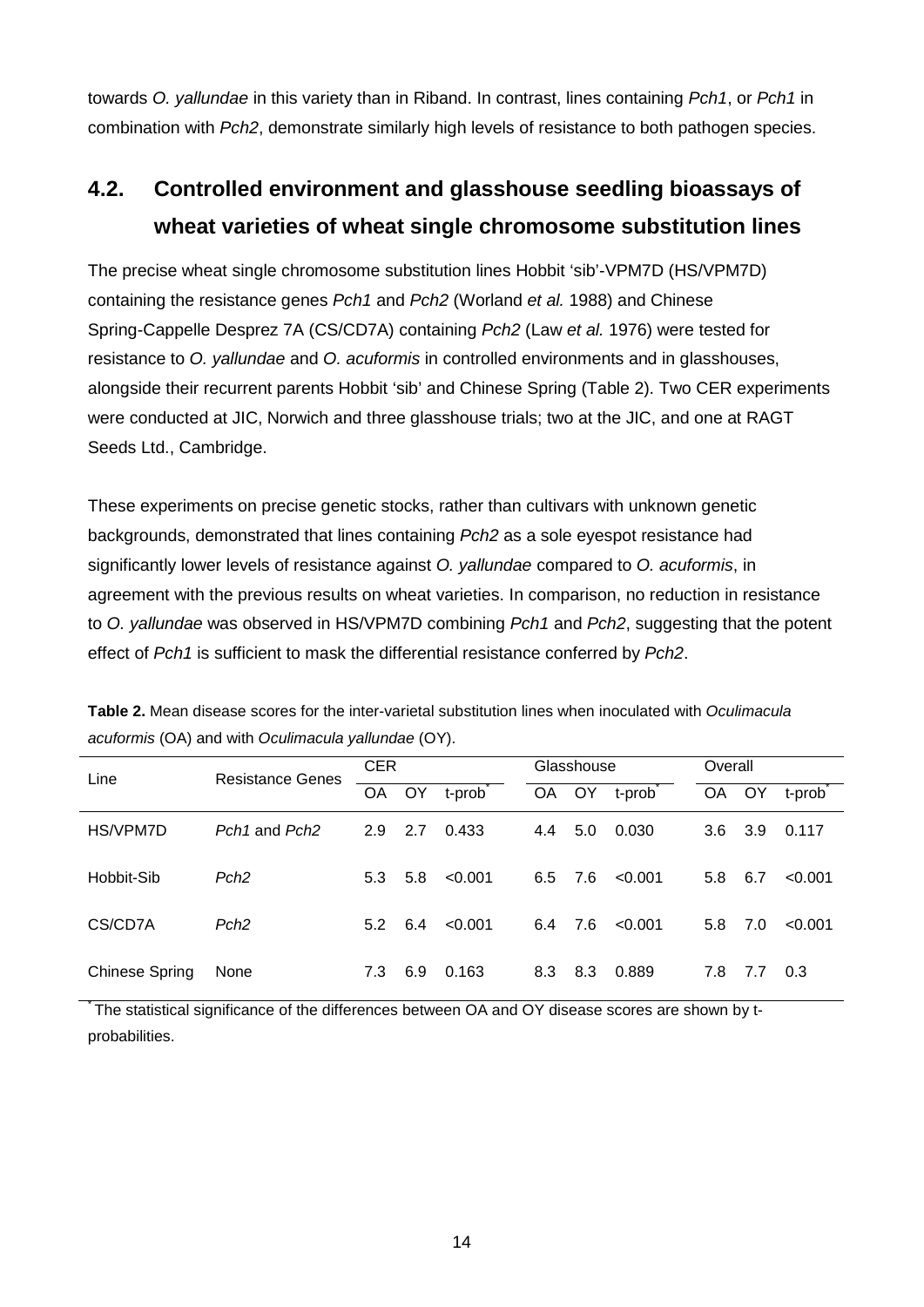# **4.3. QTL analysis of CSxCS/CD7A resistance to** *O. yallundae* **and**  *O. acuformis*

186  $F_3$  families developed from the CS x CS/CD7A population, were phenotyped for resistance to *O. yallundae* in controlled environment room (CER) and glasshouse seedling bioassays.

Predicted mean disease scores for *O. yallundae* inoculations of each F<sub>3</sub> family from CER and glasshouse trials were used alongside the map of chromosome 7A generated from SSR and cDNA-AFLP marker data (section 2) for QTL mapping of *O. yallundae* resistance. Existing datasets of predicted mean disease scores for *O. acuformis* inoculations of each F<sub>3</sub> family from CER (Chapman 2005) and glasshouse trials from the present study, were used to finalize the location of the previously identified *Pch2* QTL for *O. acuformis* resistance.

The location of the *O. acuformis* resistance QTL was confirmed to be centred on SSR marker Wmc525 (Figure 3). However, it was not possible to detect any significant QTL for resistance to *O. yallundae* on chromosome 7A in either the CER or glasshouse trials.



**Figure 3.** A comparison of QTL mapping analyses of *Pch2* resistance to *Oculimcula acuformis* and *Oculimacula yallundae*, in CER and glasshouse trials of the wheat Chinese Spring x Chinese Spring-Cappelle Desprez 7A  $F_3$  families.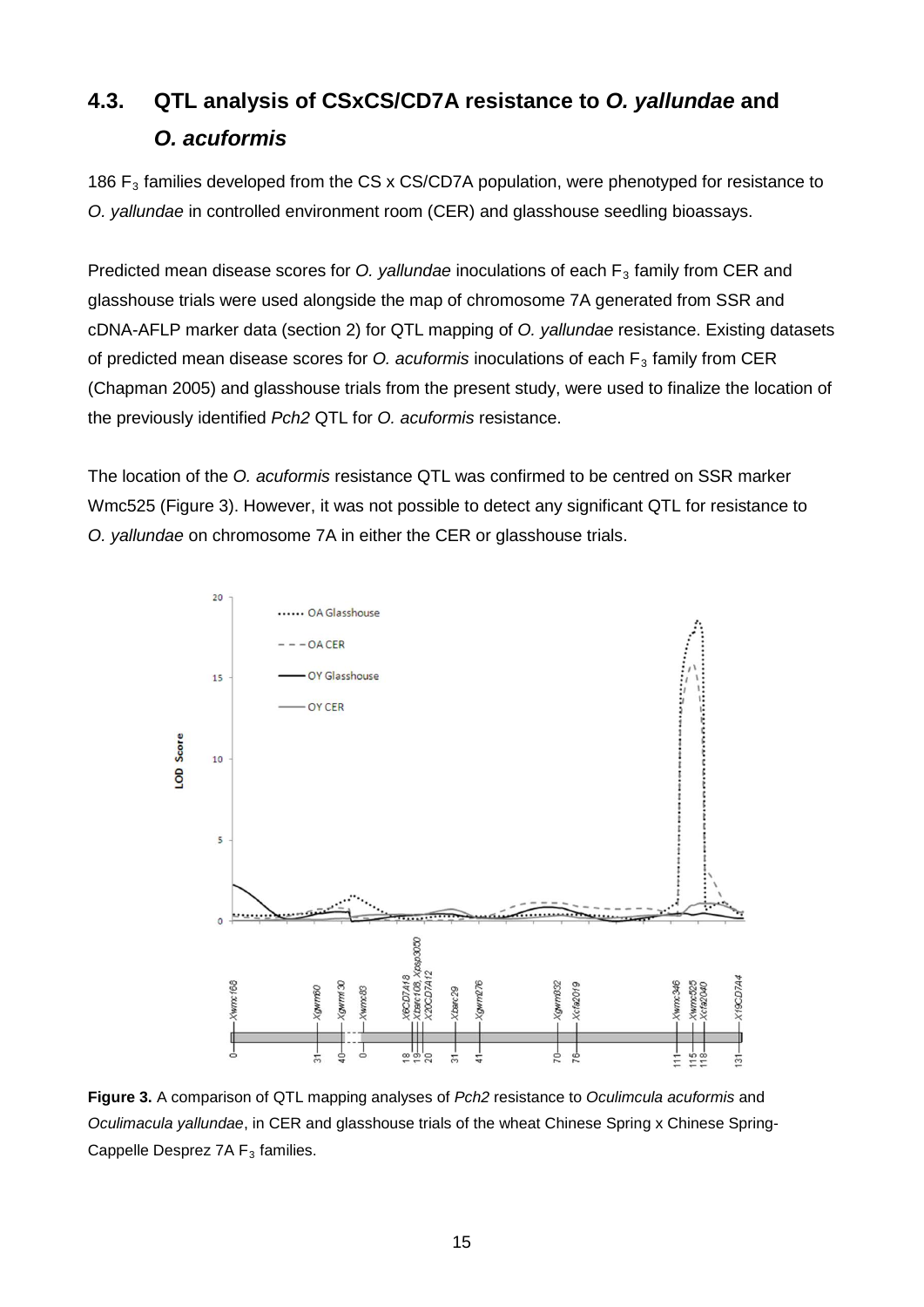The results from the QTL analysis provide evidence, alongside the results of seedling bioassays of wheat cultivars and single chromosome substitution lines, that *Pch2* confers relatively little resistance to *O*. *yallundae* at the seedling stage. This has important implications for the use of *Pch2* in commercial varieties as it is necessary to have genes that confer resistance to both pathogens for effective eyespot control, as both species are present in the UK. Although, it is not recommended that *Pch2* is deployed as a stand-alone resistance in wheat varieties, it may still be beneficial when combined with other resistances.

# **5. 'ALL-ROUND' EYESPOT RESISTANCE ON CHROMOSOME 5A OF CAPPELLE DESPREZ**

There are only two sources of resistance that have been characterised and are known to be widely used in commercial wheat varieties: *Pch1* and *Pch2*. However, there are drawbacks associated with both resistances; *Pch1* is linked to deleterious traits carried on the *Ae. ventricosa* introgression and *Pch2* has been shown to have limited effectiveness (section 3). An additional resistance has been reported on chromosome 5A of Cappelle Desprez (CD) that confers resistance to eyespot in adult plants (Muranty *et al.*, 2002).

The aim of the present study was to characterise the adult plant eyespot resistance previously identified on chromosome 5A of Cappelle Desprez, to determine whether its presence could be detected at the seedling stage, and to identify whether it confers resistance towards both *O. yallundae* and *O. acuformis*. This study also sought to identify the genetic location of the resistance at both the seedling and adult plant stages and, furthermore, to identify SSR markers suitable for marker-assisted selection of the resistance.

#### **5.1. Inter-varietal single chromosome substitution line experiments**

Seedling bioassays were conducted to determine the relative effectiveness of *Pch2* and 5A resistances at the seedling stage using wheat lines Chinese Spring (CS), CS/CD7A, CS/CD5A, CD, CD/Bez 5A, and Bezostaya (Figure 4).

The substitution line CS/CD5A exhibited a significantly lower mean disease score than CS (P<0.001) when inoculated either with *O. yallundae* or *O. acuformis* (Figure 4a), demonstrating that chromosome 5A of CD confers resistance at the seedling stage when operating in a susceptible background.

The substitution line CD/Bez5A exhibited a mean disease score that was significantly higher than CD (P<0.001) when inoculated with either *O. yallundae* or *O. acuformis* (Figure 4b). This demonstrates that chromosome 5A provides an important component of the eyespot seedling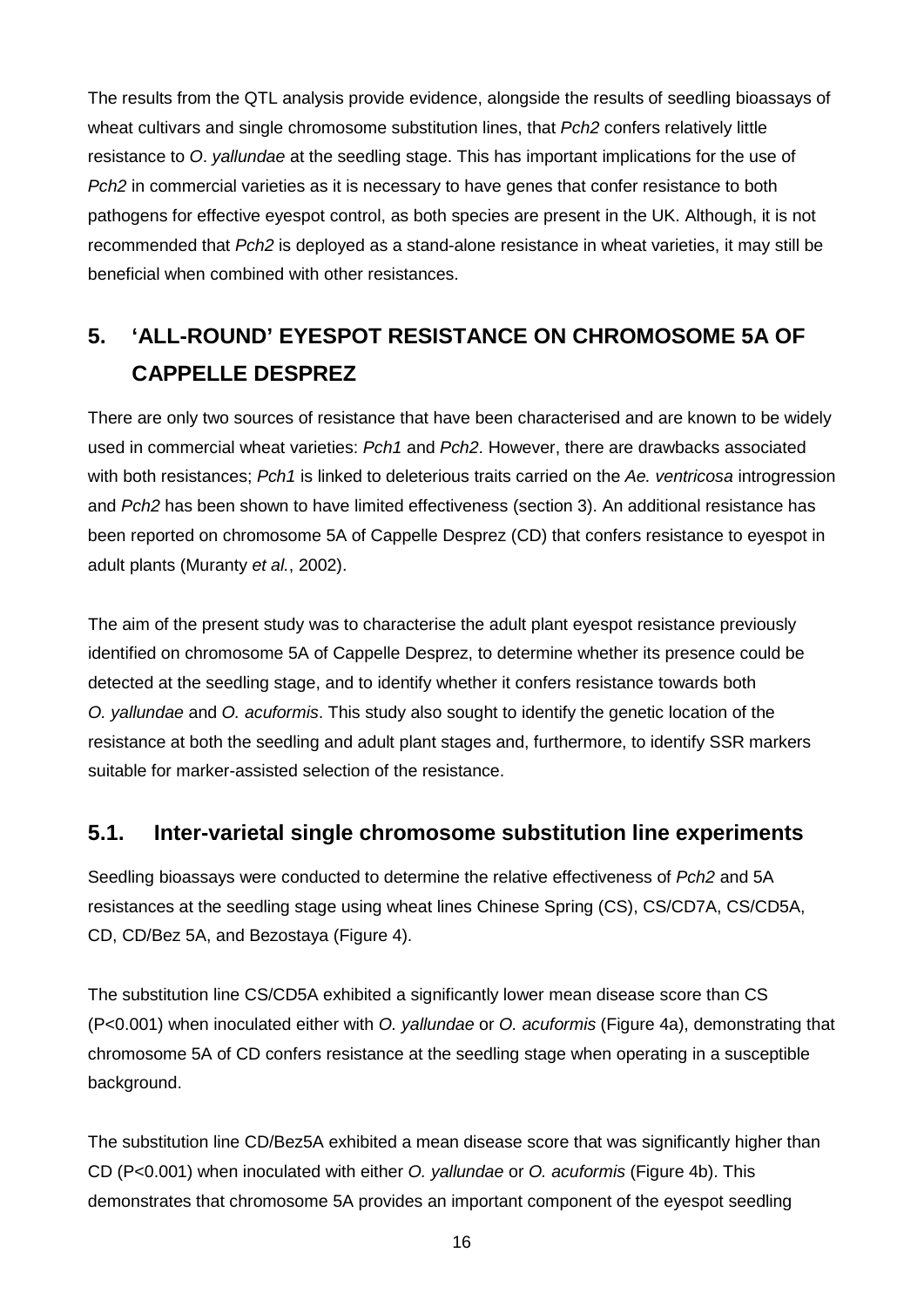resistance observed in CD, because when chromosome 5A from CD was replaced by chromosome 5A from the susceptible line Bezostaya, the level of resistance conferred to both pathogens was significantly reduced.



**Figure 4.** Predicted mean disease scores for (a) Chinese Spring – Cappelle Desprez substitution lines and (b) Cappelle Desprez – Bezostaya substitution lines when inoculated with *Oculimacula yallundae* and *Oculimacula acuformis* in seedling bioassays. Error bars are all ± standard error of the mean. Mean disease scores are compared to Chinese Spring in 1a, and to Cappelle Desprez in 1b, using t-probabilities: ns = nonsignificant, \* P<0.05, \*\* P<0.01, \*\*\*P<0.001.

## **5.2. Mapping chromosome 5A using SSR markers**

Two chromosome 5A recombinant populations were used to determine the genetic location of the eyespot resistance on chromosome 5A of CD. These were a population of 88 recombinant inbred lines (RILs) previously generated from the cross CD x CD/Bez5A by Tony Worland at the Plant Breeding Institute, Cambridge, and a population of 147 RILs generated from the cross CS x CS/CD5A.

The parent lines of the two populations, CS, CS/CD5A, CD and CD/Bez5A, were screened with 47 publically available SSR markers, reported to be located on chromosome 5A, to identify markers which were polymorphic in either or both populations. These markers were applied to the populations and linkage maps were calculated. The markers were resolved into identical orders in both populations and it was possible to compare QTL locations in the two populations directly (Figure 5).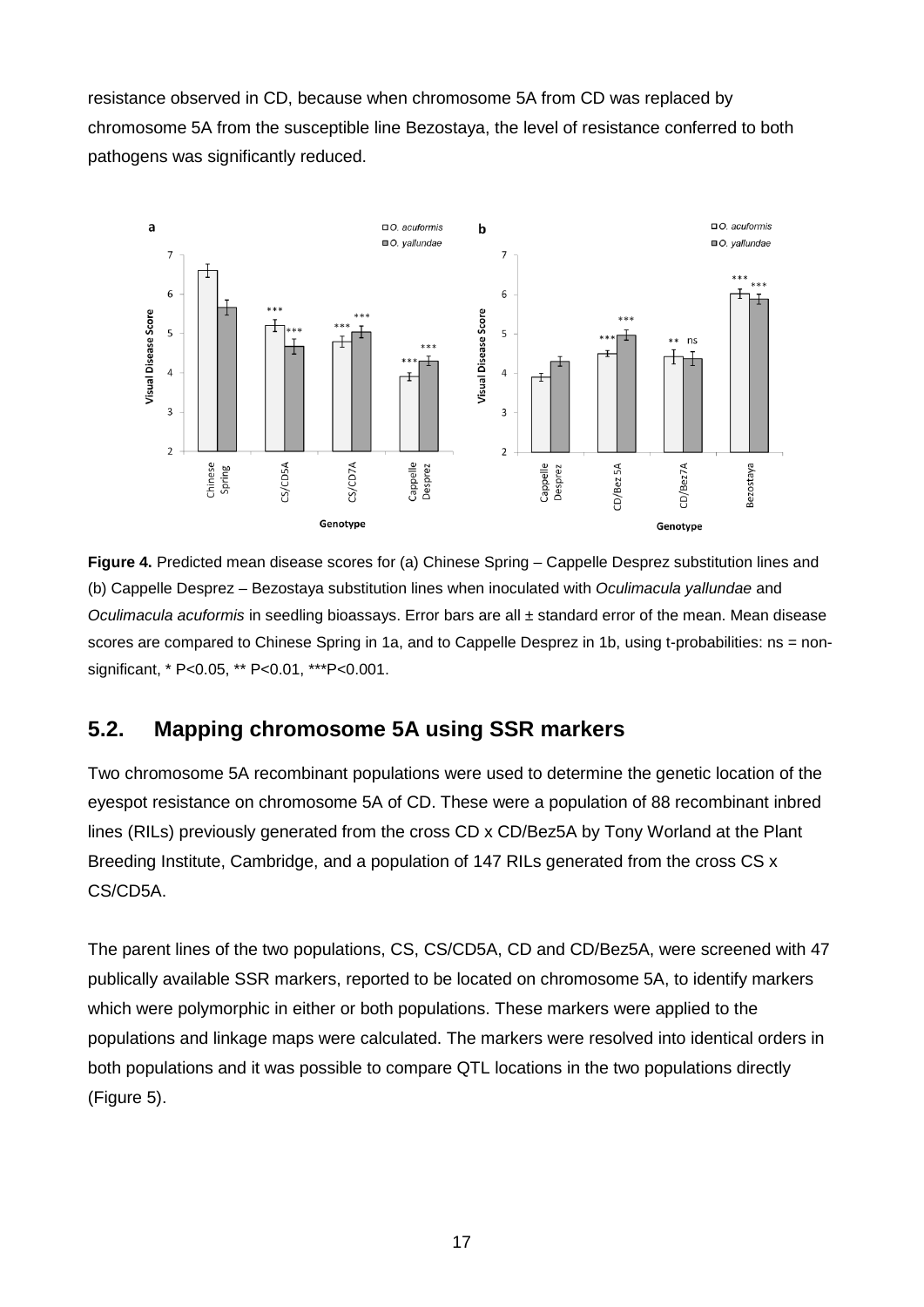## **5.3. Locating adult plant resistance on chromosome 5A**

To locate the 5A resistance at the adult plant stage, 88 RILs from the population CD x CD/Bez5A were grown in two independent field trials at RAGT Seeds, Cambridge, UK and at JIC, Norwich, UK. Genetic and phenotypic data were combined in a QTL analysis to detect a QTL for eyespot resistance at the adult plant stage on the long arm of chromosome 5A, centred on the SSR marker *Xgwm639* (Figure 5), in both the JIC and RAGT field trials. It was not possible to conduct a field trial to map adult plant resistance in the CS x CS/CD5A population because of the very poor agronomic performance and growth habit of Chinese Spring-based materials in the field.

## **5.4. Locating seedling resistance on chromosome 5A**

To identify the genetic location of the resistance at the seedling stage, 88 RILs from the CD x CD/Bez5A population were phenotyped for resistance to *O. yallundae* and 147 RILs from the CS x CS/CD5A population were phenotyped for seedling resistance to *O. acuformis* in seedling bioassays*.*

The seedling bioassay of CD x CD/Bez5A, identified a QTL for seedling resistance to *O. yallundae*, which was most significantly associated with the SSR marker *Xbarc197* (Table 3). Although this QTL is centred on a different SSR marker to that identified in the field trials, *Xbarc197* is only 1 cM proximal to *Xgwm639*, and the QTL regions overlap (Figure 5). The seedling bioassay of the CS x CS/CD5A population also identified a single major QTL for resistance to *O. acuformis* in the same location (Table 3), again centred on marker *Xgwm639*.

The QTL location of resistance to both pathogen species at the seedling stage was confirmed in a verification experiment. Seedling bioassays were conducted on sub-sets of 13 lines from the CD x CD/Bez5A population and 28 lines from the CS x CS/CD5A population. These lines were selected on the basis of recombination around the detected QTL. This experiment confirmed *Xgwm639* to be highly associated with seedling resistance to both pathogen species in both populations.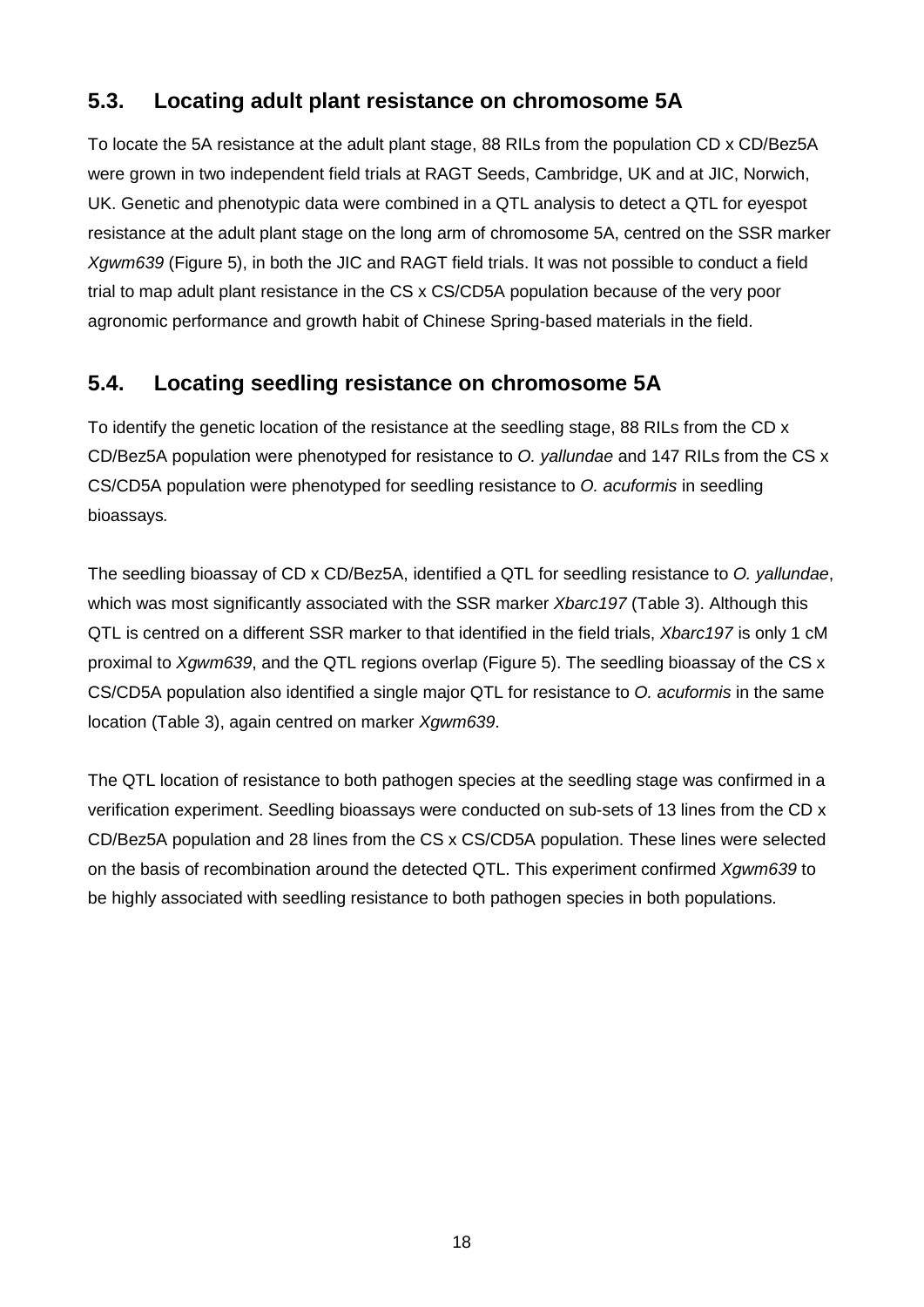

**Figure 5.** Genetic maps of chromosome 5A in CD x CD/Bez5A and CS x CS x CS/CD5A populations. QTL positions for resistance to eyespot are shown to the right of the genetic maps by bars and arrows indicate the location of the QTL peak. Asterisks indicate markers with significant associations (P<0.05) with resistance to *Oculimacula* in the verification experiments.

| Population    | Test              | Pathogen | <b>Closest Marker</b> | Map Position | LOD.<br>Threshold | LOD   | $R^2$ |
|---------------|-------------------|----------|-----------------------|--------------|-------------------|-------|-------|
| CS x CS/CD5A  | Seedling          | ΟA       | Xgwm639               | 52           | 2.0               | 10.62 | 33.9  |
| CD x CD/Bez5A | Seedling          | ΟY       | Xbarc197              | 29           | 1.9               | 4.62  | 23.9  |
| CD x CD/Bez5A | Field JIC         | OA+OY    | Xqwm639               | 30           | 1.8               | 4.72  | 23.2  |
| CD x CD/Bez5A | <b>Field RAGT</b> | OA+OY    | Xgwm639               | 30           | 1.8               | 4.83  | 23.5  |

**Table 3.** QTL identified in CS x CS/CD5A and CD x CD/Bez5A populations.

OA, *Oculimacula acuformis;* OY, *Oculimacula yallundae*; LOD, Logarithm of the odds ratio; *R<sup>2</sup> ,* % phenotypic variance explained.

In conclusion, we identified a single major QTL, termed *QPch.jic-5A*, on the long arm of chromosome 5A conferring resistance to both *O. yallundae* and *O. acuformis* at both the seedling and adult plant stages. We have also identified *Xgwm639* as a closely linked SSR marker that can be used for the marker assisted selection of the resistance. The effect of this resistance requires validation in commercial varieties, but could provide an additional useful resistance gene that can be utilised by plant breeders.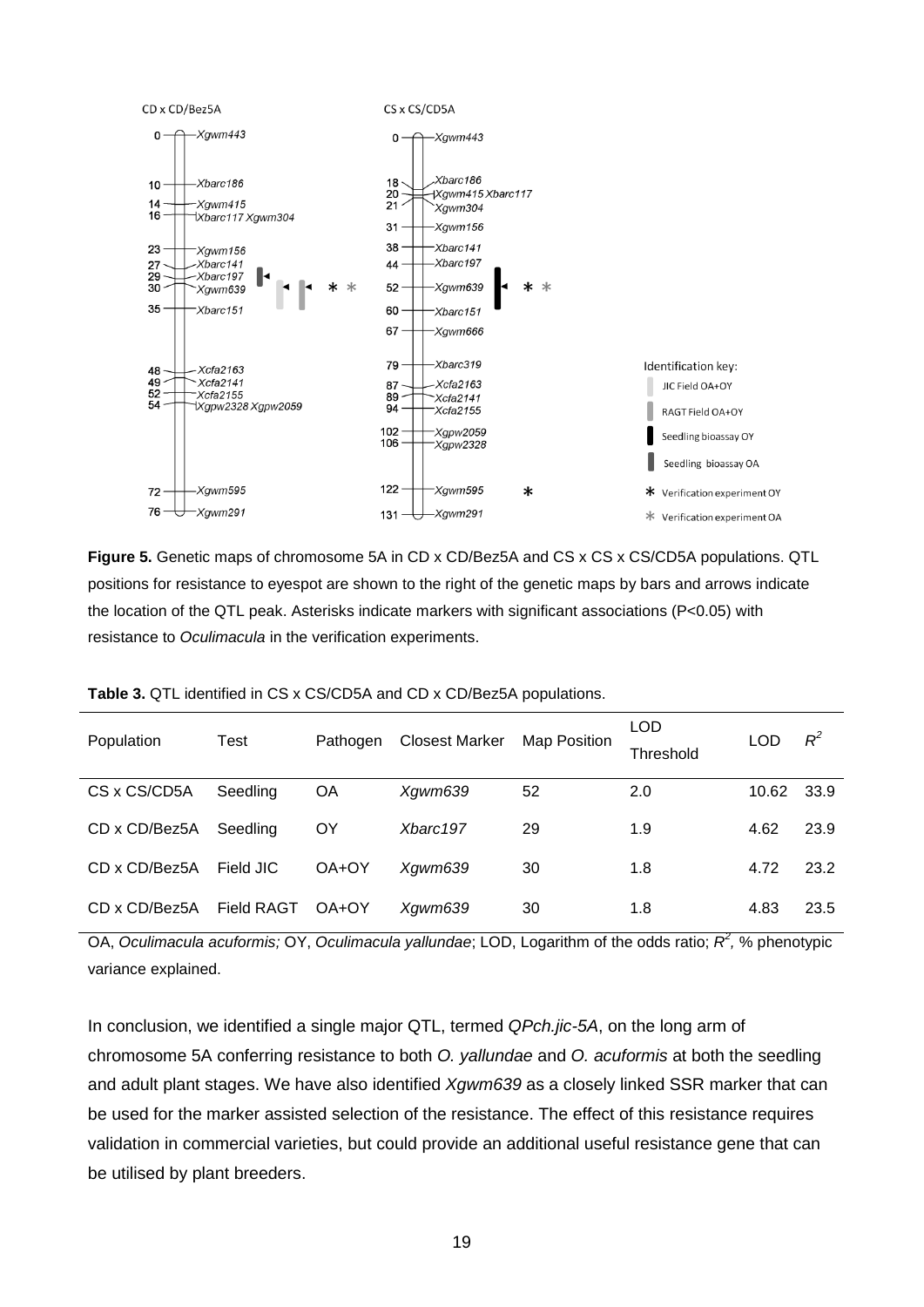# *6.* **FINE MAPPING** *PCH1*

Introgressions into wheat from related species have been widely used as a source of agronomically beneficial traits. An example is the introduction of the potent eyespot resistance gene *Pch1* from the wild relative *Aegilops ventricosa* onto chromosome 7DL of wheat. The potency of *Pch1* to both eyespot species in a range of genetic backgrounds combined with its widespread use in areas of high eyespot pressure such as the pacific north-west USA clearly demonstrates the agricultural value of the gene. However, in common with genes carried on many other such introgressions, the use of *Pch1* in commercial wheat varieties has been limited by linkage drag with yield limiting traits.

Identification of novel recombinants in the *Ae. ventricosa* chromosome 7D introgression and development of co-dominant PCR markers in the region would enable the fine-mapping and potential map-based cloning of *Pch1*. This would, in turn, assist the development of high yielding and eyespot resistant wheat varieties. In this study we aim to apply species transferable conserved orthologous sequence (COS) markers to the *Ae. ventricosa* alien introgression to identify recombinants, to utilise co-linear regions in the sequenced Brachypodium and rice genomes identified through gene-based COS markers, to fine-map the gene and to identify candidate gene regions.

### **6.1. Development and identification of genetic markers**

Using Brachypodium sequence as a genetic model for the *Pch1* region in wheat five COS markers previously developed by Dr. Simon Griffiths at the John Innes Centre were found to be polymorphic between Hobbit 'sib' (HS) and the VPM recombinant line RVPM25, containing a small *Ae. ventricosa* segment with the *Pch1* resistance on the distal portion of chromosome 7D. Using the Brachypodium sequence as a reference two further COS markers were developed in the region and the cDNA-AFLP derived marker *4CD7A8* (section 2) was also found to function on chromosome 7D and included in the COS marker panel.

This marker panel was supplemented by the markers *Orw1* and *Orw5*, developed in the *Pch1*  region by Leonard *et al.* (2008) which were also found to be polymorphic between HS and RVPM25. In addition to the COS markers, a panel of 10 publically available chromosome 7D SSR markers were identified that were polymorphic between HS and the single chromosome substitution line HS/VPM7D, which has an *Ae. ventricosa* introgression along the length of chromosome 7D.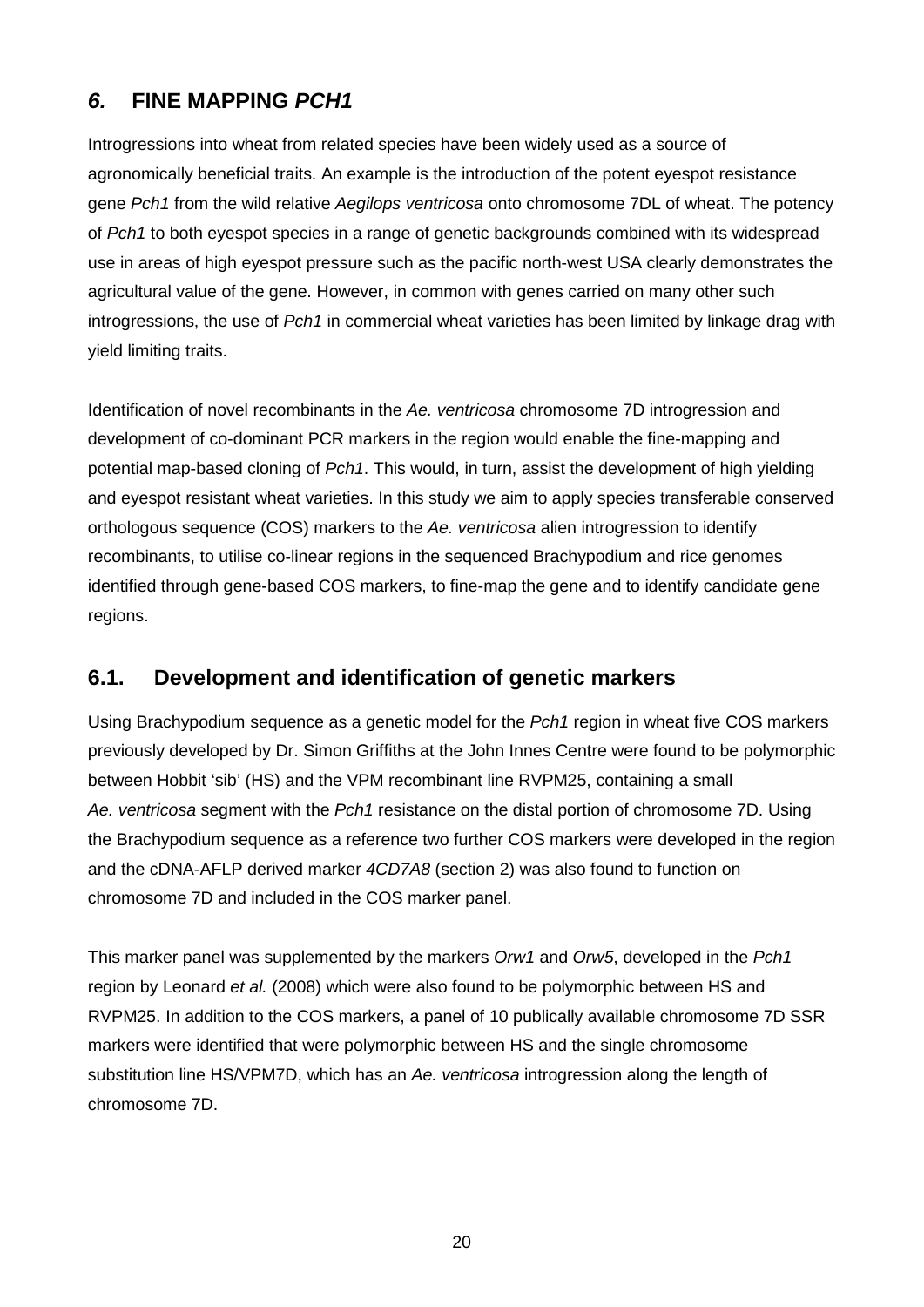# **6.2. Screening wheat cultivars to determine** *Ae. ventricosa* **introgression sizes**

A panel of 23 European wheat varieties, consisting of 21 commercial varieties and 2 breeding lines all believed to carry *Pch1*, were obtained from RAGT Seeds Ltd and the John Innes Centre (JIC) wheat collection. These were screened with the 10 SSR markers to identify recombination in their *Ae. ventricosa* introgressions. A range of recombination events were detected in the varietal panel, including recombination at the distal end of 7DL in the lines Hermann, Striker and RAGT 2 (Table 4). These distal recombinant varieties were included in further analysis using the full set of polymorphic COS and STS markers and were included in a seedling bioassay to determine the presence or absence of *Pch1*. This suggested that all three varieties contain *Pch1* with a recombination event immediately proximal to the gene. Such wheat lines with small *Ae. ventricosa*  introgressions in commercial backgrounds would provide suitable breeding material to provide *Pch1* with less linkage drag with deleterious traits.

| Line              | Xwmc221        | Xbarc 121      | Xbarc111       | Xbarc53 | Xgwm428                 | XustSSR2001    | Xbarc76 | Xwg7s                   | Xbarc97                 | Xwmc14         | Ot-4X          | P Xcfd175 |
|-------------------|----------------|----------------|----------------|---------|-------------------------|----------------|---------|-------------------------|-------------------------|----------------|----------------|-----------|
| <b>HS</b>         | $\overline{A}$ | $\overline{A}$ | $\overline{A}$ | A       | $\overline{\mathsf{A}}$ | $\overline{A}$ | A       | $\overline{\mathsf{A}}$ | $\overline{\mathsf{A}}$ | $\overline{A}$ | $\overline{A}$ |           |
| HS/VPM7D          | B              | B              | $\mathsf B$    | B       | B                       | $\mathsf B$    | B       | B                       | B                       | B              | B              | B         |
| RVPM25            | A              | A              | Α              | B       | B                       | B              | B       | B                       | B                       | B              | B              | B         |
| Grafton           | Α              | A              | B              | B       | B                       | B              | B       | B                       | B                       | B              | B              | B         |
| Hyperion          | A              | A              | B              | B       | B                       | B              | B       | B                       | B                       | B              | B              | B         |
| Phare             | A              | A              | B              | B       | B                       | B              | B       | B                       | B                       | B              | B              | B         |
| Rendezvous        | Α              | A              | B              | B       | B                       | B              | B       | B                       | B                       | B              | B              | B         |
| Amundsen          | Α              | A              | A              | B       | B                       | B              | B       | B                       | B                       | B              | B              | B         |
| Boregar           | A              | A              | А              | B       | B                       | B              | B       | B                       | B                       | B              | B              | B         |
| <b>Buenno</b>     | A              | A              | A              | B       | B                       | B              | B       | B                       | B                       | B              | B              | B         |
| Galactic          | Α              | A              | A              | B       | B                       | B              | B       | B                       | B                       | B              | B              | B         |
| Renan             | Α              | A              | A              | B       | B                       | B              | B       | B                       | B                       | B              | B              | B         |
| Sorrial           | A              | A              | A              | B       | B                       | B              | B       | B                       | B                       | B              | B              | B         |
| Azimut            | Α              | A              | Α              | Α       | B                       | B              | B       | B                       | B                       | B              | B              | B         |
| Aardvark          | A              | A              | А              | A       | A                       | B              | B       | B                       | B                       | B              | B              | B         |
| <b>Battalion</b>  | Α              | A              | A              | Α       | A                       | B              | B       | B                       | B                       | B              | B              | B         |
| Iridium           | Α              | A              | A              | Α       | Α                       | B              | B       | B                       | B                       | B              | B              | B         |
| Marksman          | A              | A              | A              | Α       | Α                       | B              | B       | B                       | B                       | B              | B              | B         |
| Sankara           | Α              | A              | A              | Α       | Α                       | B              | B       | B                       | B                       | B              | B              | B         |
| RAGT <sub>1</sub> | A              | A              | A              | Α       | A                       | A              | B       | B                       | B                       | B              | B              | B         |

**Table 4.** SSR haplotypes of wheat varieties and breeding lines along chromosome 7D.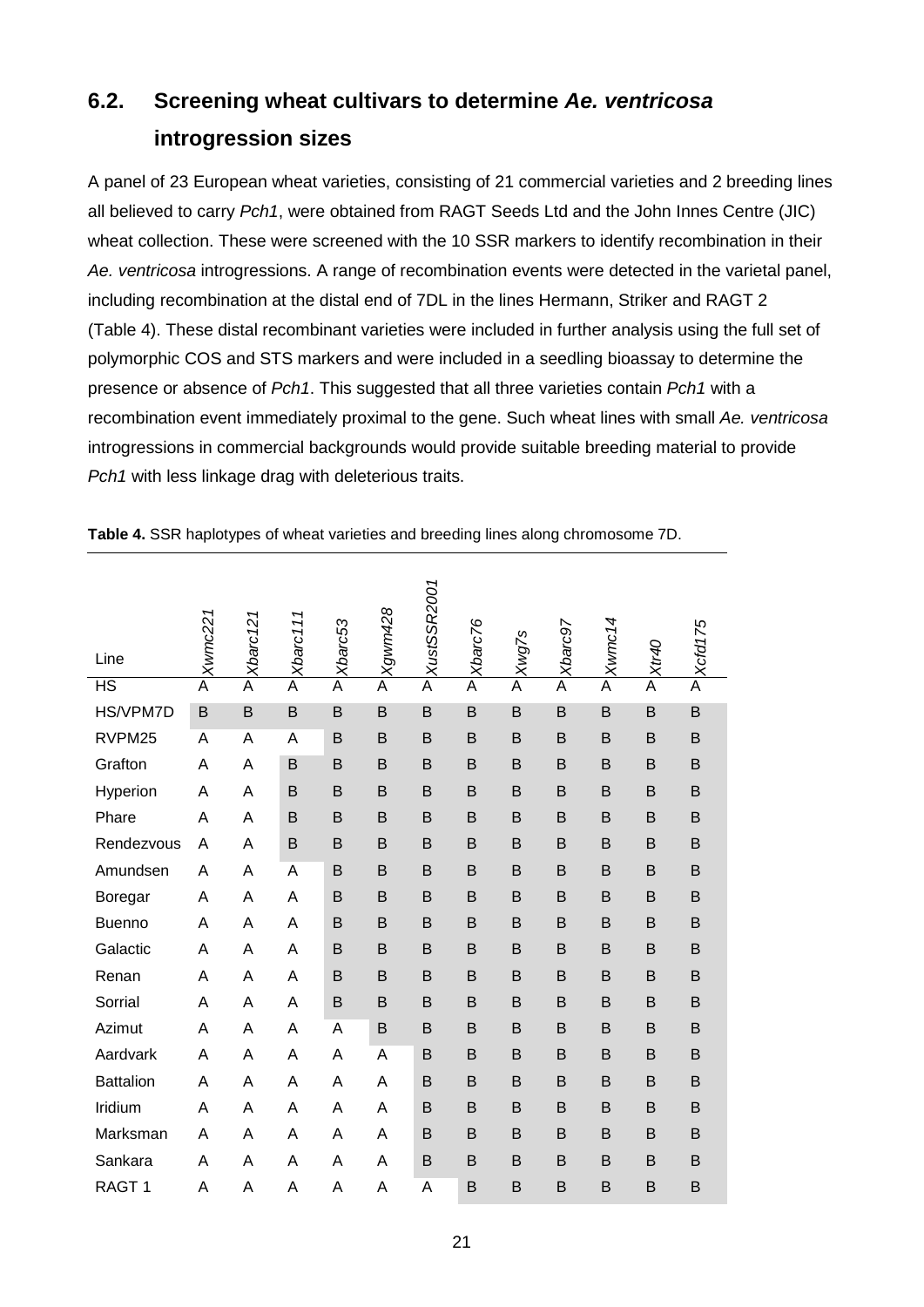| Cardos  | A | A | A. | A            | A  | A | A            | B            | B | B            | B | в |
|---------|---|---|----|--------------|----|---|--------------|--------------|---|--------------|---|---|
| Ochre   | A | A | A  | A            | A  | A | A            | B            | B | B            | B | В |
| Tuerkis | A | A | A. | $\mathsf{A}$ | A. | A | A            | B.           | B | B            | B | В |
| Hermann | A | A | A. | A            | A  | A | $\mathsf{A}$ | A            | A | A            | B | B |
| RAGT 2  | A | A | A. | A            | A  | A | A.           | $\mathsf{A}$ | A | A            | B | B |
| Striker | A | A | A  | A            | A  | A | A            | A.           | A | $\mathsf{A}$ | B | В |

 $A =$  wheat

B = *Aegilops ventricosa*

### **6.3. Mapping** *Pch1*

The recombinant substitution line RVPM25 was further backcrossed to HS and a recombinant population of 376 F2 plants was generated. This population segregates for HS and *Ae. ventricosa*  over the distal portion of chromosome 7D in a susceptible HS background, and was used to identify novel recombinants in the *Pch1* region.

The seven polymorphic COS markers, two STS markers, and four SSR markers were all applied to the HS x RVPM25  $F_2$  population. Eight  $F_2$  plants from the 376 tested were identified with recombination events occurring between the SSR markers *Xbarc76* and *Xcfd175*. This data was combined with marker data from the three recombinant varieties; Hermann, Striker and RAGT 2 to create a recombinant set to determine the marker order in the *Pch1* region (Figure 6).

Recombinant lines from the  $F_2$  population were selfed to produce  $F_3$  families for phenotypic evaluation of eyespot resistance using seedling bioassays with *O. yallundae*. Lines were classified as *Pch1+*, *Pch1*- or as heterozygotes. The phenotypic data was combined with the marker data to determine the position of *Pch1* relative to the markers (Figure 6). The resistance gene was found to be flanked proximally by a group of five co-segregating markers; *Xcos7-6*, *X4CD7A8*, *Xorw5*, *Xtr383* and *Xwg7S* and flanked distally by the COS marker *Xcos7-9*. In addition, *Pch1* was found to co-segregate with the STS marker *Xorw1* and the COS marker *Xtr40*, suggesting that these markers would be suitable for selection of the resistance.

The  $F<sub>2</sub>$  recombinants identified could be developed into stable near isogenic lines (NILs) to be used in replicated yield and quality trait trials to determine the genetic locations of these traits relative to *Pch1*. This would facilitate the breeding of high yielding varieties with good quality traits and a high level of resistance to eyespot.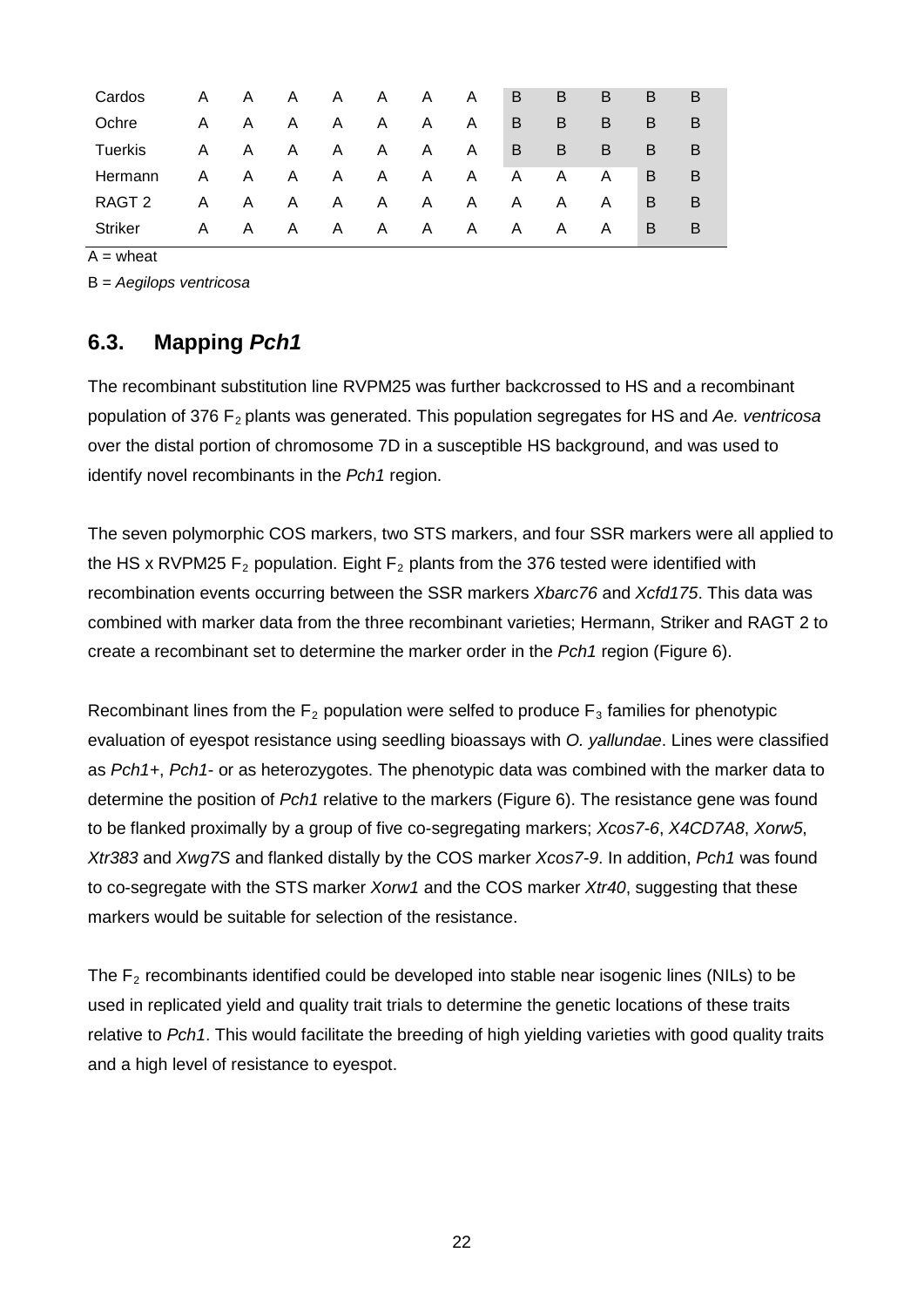![](_page_21_Figure_0.jpeg)

**Figure 6.** Comparison of the HS x RVPM25 wheat chromosome 7D genetic map including *Pch1* with physical marker locations on Brachypodium chromosome 1 (Bd1) and rice chromosome 6 (Os6), and also with the CS x CS/CD7A chromosome 7A genetic and CS deletion bin maps.

# **6.4. Co-linearity between wheat chromosome 7D, Brachypodium chromosome 1 (Bd1) and rice chromosome 6 (Os6)**

The physical location of orthologues of COS and STS markers could be identified over an approximately 1.1 Mb region on Brachypodium chromosome 1 and a 4.9 Mb region on rice chromosome 6. On the basis of the polymorphic markers tested there was perfect co-linearity between wheat, Brachypodium and rice in this region, with the exception of an apparent inversion between rice and Brachypodium at loci *Xtr40* and *Xcos7-9* (Figure 6)*.* This suggests that both rice and Brachypodium provide a useful resource for further marker development and fine-mapping of *Pch1*.

From the physical locations of the *Pch1* flanking markers on Bd1, the *Pch1* region in Brachypodium can be defined as an approximately 364 Kb region (Figure 6). This region contains thirty-four predicted genes, which includes four genes with homology to plant disease resistance proteins. These could be investigated further as potential candidate genes for *Pch1.*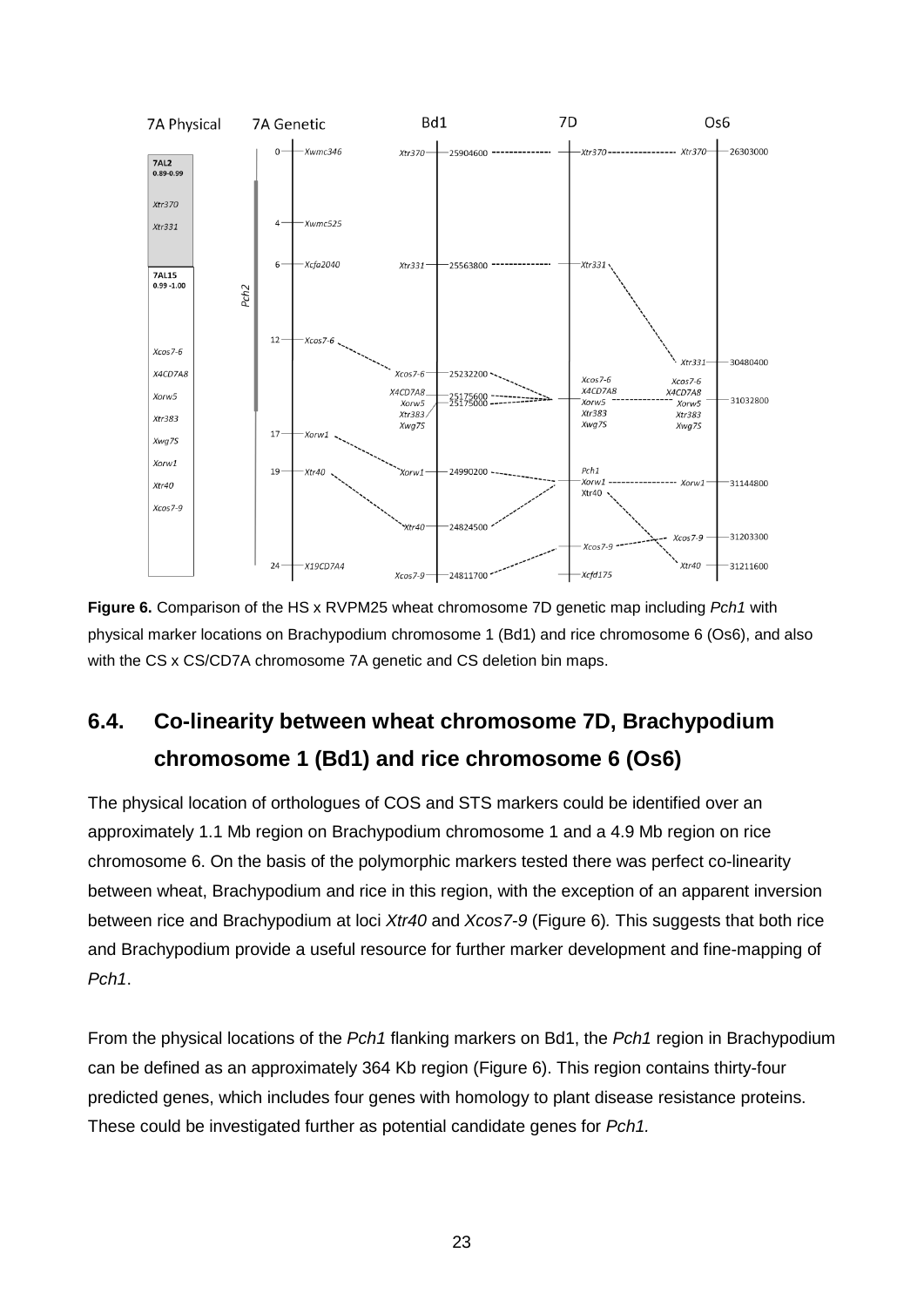## **6.5. Evidence for homeology between** *Pch1* **and** *Pch2*

The direct transferability of gene-based COS and STS markers across chromosomes 7A and 7D enabled integration of the maps of the two chromosomes. It was therefore possible to identify an overlap in the region of *Pch1* and the region of the *Pch2* QTL between markers *Xcos7-6* and *Xorw1*. If the two genes are indeed homeoloci then it is anticipated that the higher level of recombination on chromosome 7A in *Pch2* populations may assist the orientation of homeologue transferable COS markers on chromosome 7D and directly inform mapping of the more potent *Pch1* resistance.

In conclusion, this study has demonstrated that COS markers could be used to identify recombinants in a previously recalcitrant *Ae. ventricosa* alien introgression in wheat. Using COS markers and previously developed STS markers we fine-mapped the potent eyespot resistance *Pch1* and identified candidate genes within the *Pch1* region on the basis of co-linearity between wheat and the reference genomes of rice and Brachypodium. This research provides a springboard for the map-based cloning of the *Pch1* eyespot resistance gene. This would allow the development of perfect markers for accurate selection of the resistance by plant breeders. Application of the same techniques to other introgressions from relatives of wheat may assist the exploitation of the numerous beneficial alleles that they contain in commercial varieties.

## **7. CONCLUSION**

Eyespot is an economically important fungal disease of wheat that attacks the stem base and causes significant yield losses in northern Europe. There are only two genetic sources of eyespot resistances in wheat for which molecular markers have been identified; *Pch1* and *Pch2*. This thesis has provided further information about the genetic location of these resistances to improve their selection in plant breeding programmes, and characterised a third resistance *QPch.jic-5A* so that it can be utilised in wheat varieties. The study has provided important tools to plant breeders to enable the pyramiding of the eyespot resistances *Pch1*, *Pch2* and *QPch.jic-5A* to develop commercial varieties of wheat with a high level of resistance to eyespot. In addition, it has provided a foundation for the map-based cloning of both *Pch1* and *Pch2* to facilitate more accurate markerassisted selection.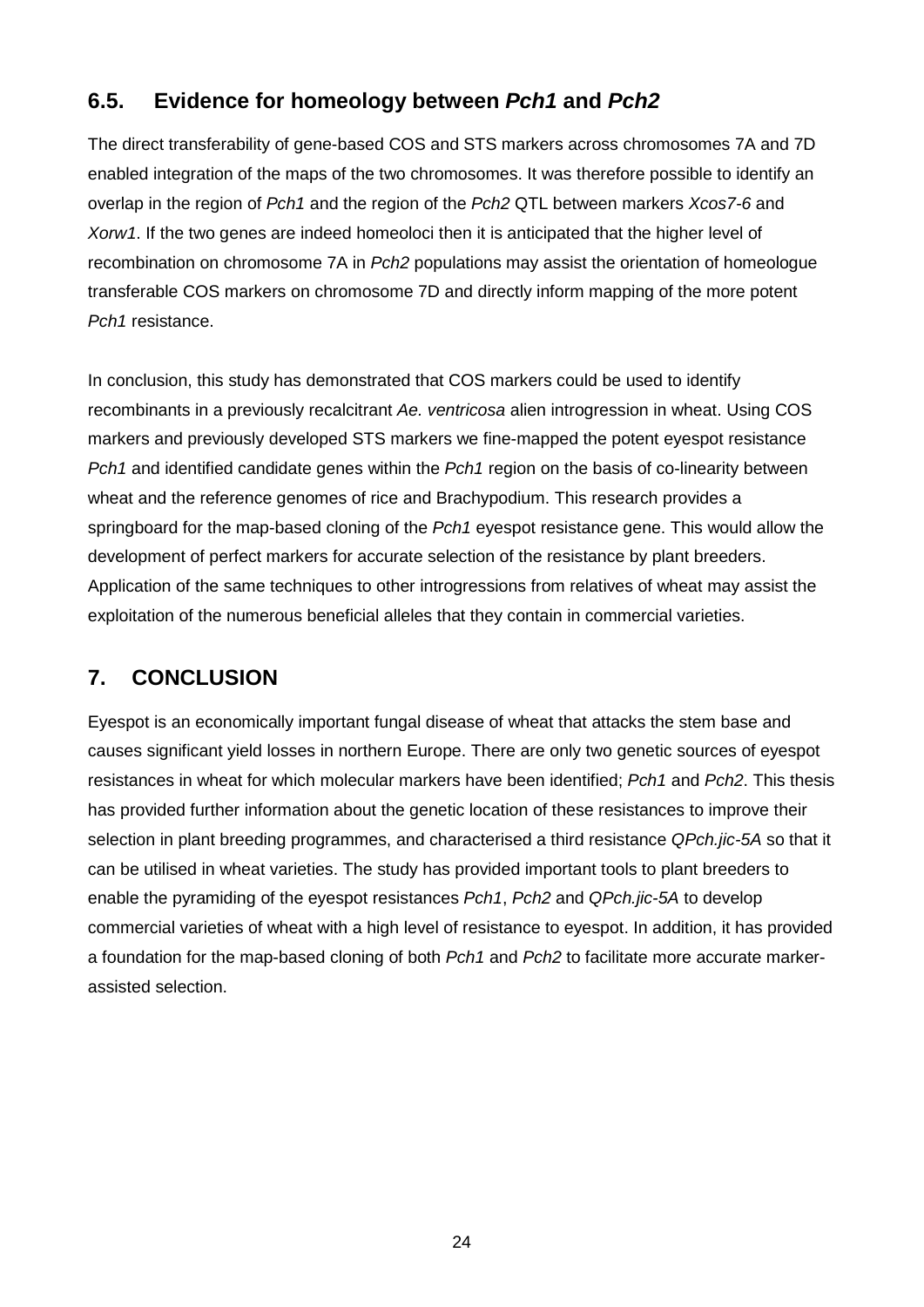#### **8. REFERENCES**

- Bertin I, Zhu JH, Gale MD (2005) SSCP-SNP in pearl millet a new marker system for comparative genetics. Theoretical and Applied Genetics 110:1467-1472
- Burnett FJ, Hughes G (2004) The development of a risk assessment method to identify
- Chapman NH (2005) Identification and mapping of molecular markers for eyespot resistance. PhD Thesis. John Innes Centre. University of East Anglia, Norwich
- Clarkson JDS (1981) Relationship between eyespot severity and yield loss in winter-wheat. Plant Pathology 30:125-131
- Crous PW, Groenewald JZE, Gams W (2003) Eyespot of cereals revisited: ITS phylogeny reveals new species relationships. European Journal of Plant Pathology 109:841-850
- Deighton FC (1973) Studies on Cercospora and allied genera. IV. Cercosporella Sacc., *Pseudocercosporella* gen. nov. and Pseudocercosporidium gen. nov. Mycological Papers 133:1-62.
- de la Peña RC, Murray TD, Jones SS (1996) Linkage relations among eyespot resistance gene Pch2, endopeptidase Ep-A1b, and RFLP marker Xpsr121 on chromosome 7A of wheat. Plant Breeding 115:273-275
- Fitt BDL (1992) Eyespot of cereals. In: Singh US, Mukhopadhyay AN, Kumar J and Chaube HS (ed) Plant Diseases of International Importance Vol 1: Diseases of Cereals and Pulses Prentice-Hall, Inc., New Jersey, pp 337-355
- Groos C, Bervas E, Charmet G (2004) Genetic analysis of grain protein content, grain hardness and dough rheology in a hard X hard bread wheat progeny. Journal of Cereal Science 40:93- 100
- Hardwick NV, Jones DR, Slough JE (2001) Factors affecting diseases of winter wheat in England and Wales, 1989-98. Plant Pathology 50:453-462
- HGCA (2010) HGCA Recommended List 2010/2011 Wheat. HGCA, Stoneleigh Park, Warwickshire
- Hollins TW, Lockley KD, Blackman JA, Scott PR, Bingham J (1988) Field performance of Rendezvous, a wheat cultivar with resistance to eyespot (*Pseudocercosporella herpotrichoides*) derived from *Aegilops ventricosa*. Plant Pathology 37: 251-260
- Johnson R (1992) Past, present and future opportunities in breeding for disease resistance, with examples from wheat. Euphytica 63:3-22
- Koen E, Labuschagne MT, Viljoen CD (2002) The influence of eyespot resistance genes on baking quality and yield in wheat. Journal of the Science of Food and Agriculture 82:1537-1540
- Lange-de la Camp M (1966) Die Wirkungsweise von *Cercosporella herpotrichoides* Fron., dem Erreger der Halmbruchkrankheit des Getreides II. Agressivitat des Erregers. Phytopathologische Zeitschrift 56:155-190
- Law CN, Scott PR, Worland AJ, Hollins TW (1976) The inheritance of resistance to eyespot (*Cercosporella herpotrichiodes*) in wheat. Genetic Research, Cambridge 25:73-79